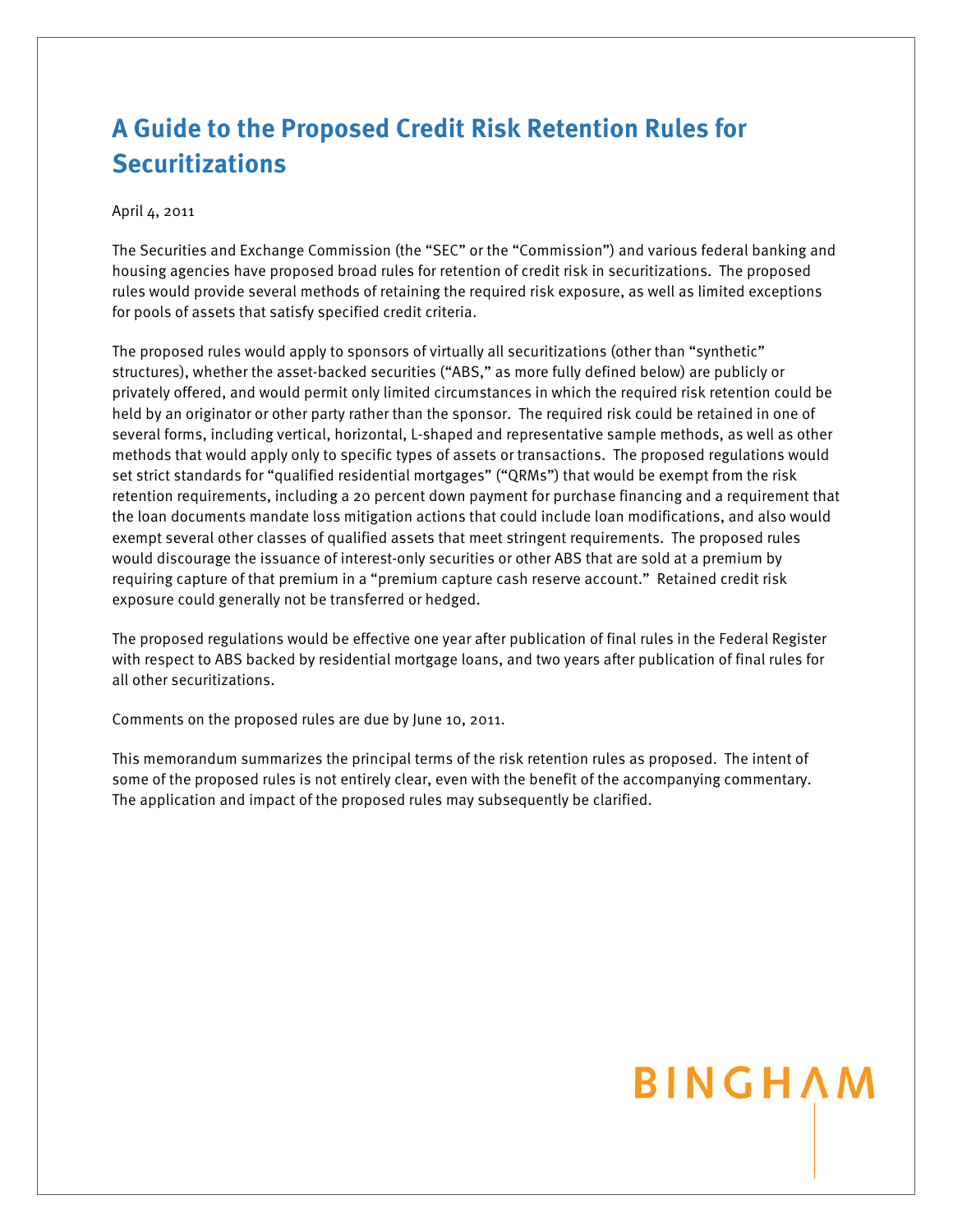### **Table of Contents**

| Retention by Sponsor of Seller's Interest in Revolving Asset Master Trust  12      |
|------------------------------------------------------------------------------------|
| Retention by Originator-Sellers of Residual Interests in ABCP Conduit Vehicles  13 |
| No Additional Risk Retention for ABS Guaranteed by Fannie Mae or Freddie Mac  14   |
|                                                                                    |
|                                                                                    |
|                                                                                    |
|                                                                                    |
|                                                                                    |
|                                                                                    |
|                                                                                    |
|                                                                                    |
|                                                                                    |
|                                                                                    |
|                                                                                    |
|                                                                                    |
|                                                                                    |
|                                                                                    |
|                                                                                    |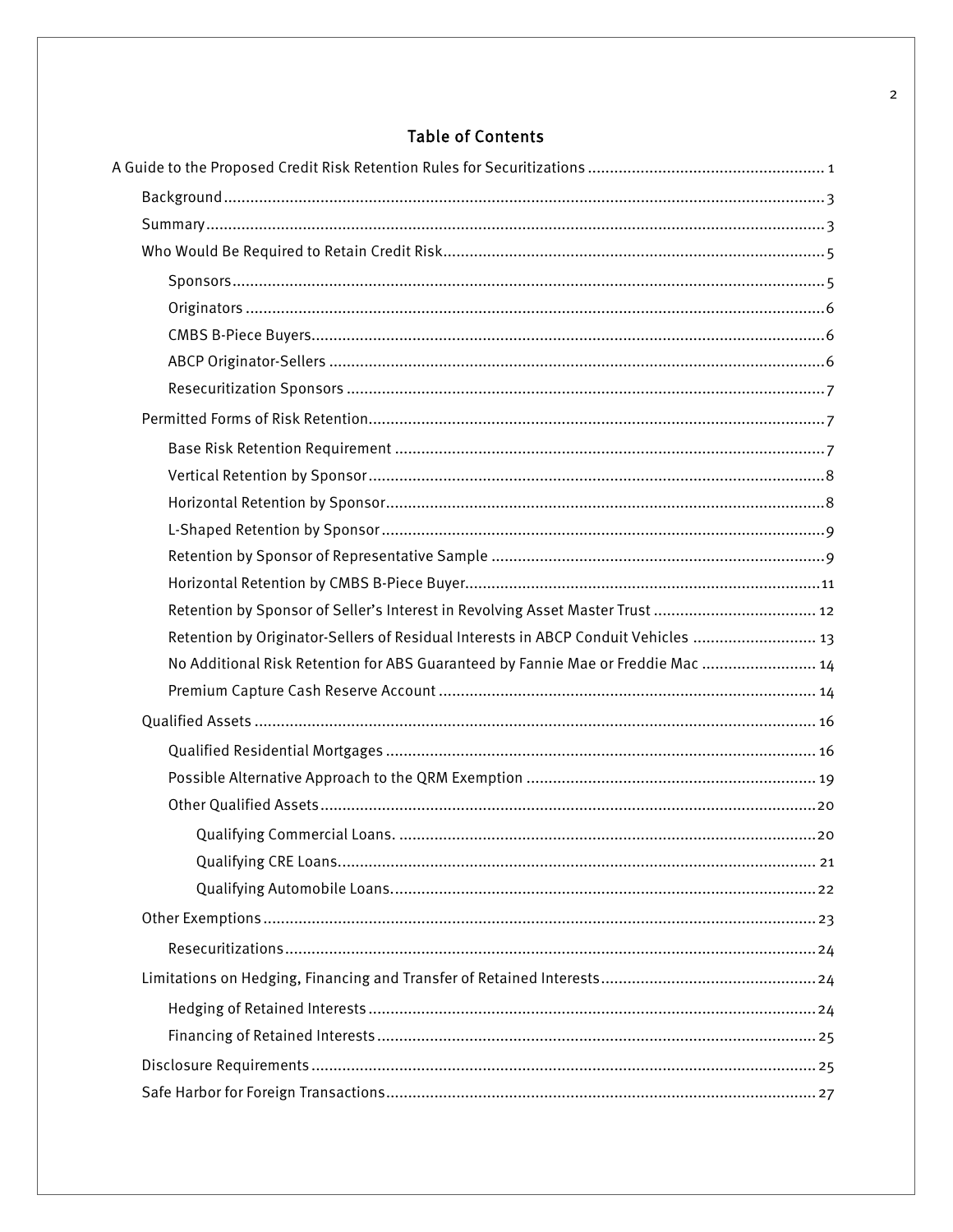#### **Background**

The credit risk retention rules<sup>1</sup> were proposed jointly by the SEC, by the Department of the Treasury, Office of the Comptroller of the Currency, the Board of Governors of the Federal Reserve System and the Federal Deposit Insurance Corporation (the "Banking Agencies"), and by the Federal Housing Finance Agency and the Department of Housing and Urban Development (together with the SEC and the Banking Agencies, the "Agencies") to implement the mandate of Section 941(b) of the Dodd-Frank Wall Street Reform and Consumer Protection Act (the "Dodd-Frank Act"). Section 941(b) of the Dodd-Frank Act has been codified as Section 15G of the Securities Exchange Act of 1934, as amended (the "Exchange Act").

Under Section 15G of the Exchange Act, the SEC and the Banking Agencies were directed to jointly prescribe regulations that require securitizers to retain, generally, not less than 5 percent of the credit risk of any asset that the securitizer, through the issuance of ABS, transfers, sells, or conveys to a third party, subject to certain exceptions. Section 15G provides that securitizers will not be required to retain credit risk for securitized assets if all of the pooled assets are QRMs, as defined by the Agencies. The statute also provides that the regulations must permit securitizers to retain less than 5 percent of the credit risk of securitized commercial loans, commercial real estate loans and consumer automobile loans if the loans meet underwriting standards established by the Banking Agencies. Finally, Section 15G permits allocation of retained credit risk to originators under the regulations where appropriate.

The risk retention requirements of Section 15G and the proposed rules are intended to address perceived problems in the securitization markets by requiring that securitizers, as a general matter, retain an economic interest in the credit risk of the assets they securitize. "[W]hen incentives are not properly aligned and there is a lack of discipline in the origination process," the Agencies state in the joint notice of proposed rulemaking, "securitization can result in harm to investors, consumers, financial institutions, and the financial system. During the financial crisis, securitization displayed significant vulnerabilities to informational and incentive problems among various parties involved in the process." However, "[w]hen securitizers retain a material amount of risk, they have 'skin in the game,' aligning their economic interest with those of investors in asset-backed securities." By requiring that the securitizer retain a portion of the credit risk of the assets being securitized, Section 15G and the proposed rules are intended to provide securitizers an incentive to monitor and ensure the quality of the assets underlying a securitization transaction, and thereby help to align the interests of the securitizer with the interests of investors in ABS.

Multiple alternative forms of risk retention have been proposed, according to the Agencies, to take into account "the diversity of assets that are securitized, the structures historically used in securitizations, and the manner in which securitizers may have retained exposure to the credit risk of the assets they securitize."

#### **Summary**

Securitization sponsors generally would be responsible for satisfying the risk retention requirements. Originators could agree to share risk retention in some cases and, as described below, some alternative risk retention methods would permit retention of risk by an originator or third party.

For most securitizations, risk retention could take any of four forms, subject to multiple rigorous and highly technical conditions:

 $1$  The complete text of the joint notice of proposed rulemaking (the "NPR") is available at http://www.sec.gov/rules/proposed/2011/34-64148.pdf.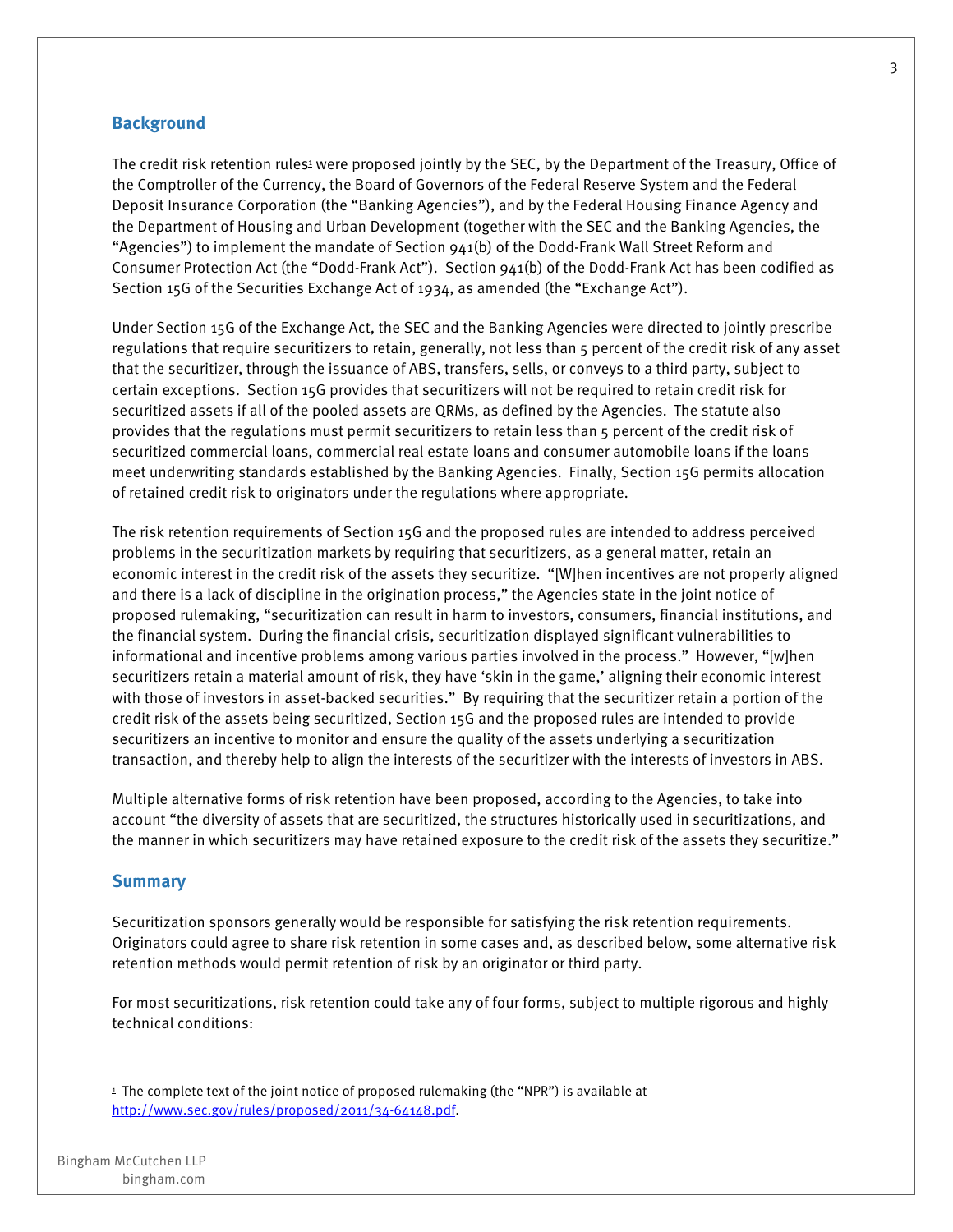- Vertical: at least 5 percent of each class of ABS interests issued by the issuing entity;
- Horizontal: a residual interest equal to at least 5 percent of the par value of all ABS interests issued by the issuing entity;
- L-shaped: a combination of a vertical slice equal to at least 2.5 percent of each class of ABS interests issued by the issuing entity and a horizontal residual interest equal to at least 2.564 percent of the par value of all ABS interests issued by the issuing entity; and
- Representative sample: a randomly selected representative sample of assets equivalent, in all material respects, to the securitized assets, equal to at least 5.264 percent of the total principal balance of the securitized pool.

Other risk retention options would be available for particular types of transactions, also subject to specified conditions:

- Commercial mortgage-backed securities: the risk retention requirement could be satisfied through retention by a third-party "B-piece buyer" of a residual "B-piece" equal to at least 5 percent of the par value of all ABS interests issued by the issuing entity;
- Revolving asset master trusts: the sponsor could retain a "seller's interest" equal to at least 5 percent of the total principal balance of the pool assets that shares the same risks as investors on a proportionate basis;
- Asset-backed commercial paper conduits: the risk retention requirement could be satisfied through retention by each originator-seller of a residual interest equal to at least 5 percent of the par value of all ABS interests backed directly by that originator's receivables; and
- Securities guaranteed by Fannie Mae and Freddie Mac: the guarantee provided by Fannie Mae or Freddie Mac would satisfy the risk retention requirement.2

Only one of these risk retention methods could be employed in any particular ABS transaction; different methods could not be combined, except as permitted by the proposed rules.

Issuance of interest-only securities and other types of ABS sold at a premium to their principal amount could be rendered uneconomical by a mandated "premium capture cash reserve account" that would effectively convert the premium into an additional form of risk retention.

Securitizations of QRMs would be exempt from the risk retention requirement, but QRMs would include only loans with straightforward payment terms whose borrowers satisfy relatively strict credit criteria. QRMs would not include loans that provide for negative amortization, balloon payments, interest-only features or prepayment penalties. Creditors would be required to include in the loan documents a commitment to undertake certain loss mitigation efforts if the loan becomes 90 days delinquent in payment. An exemption would also be available for securitizations of commercial loans, commercial real estate loans and consumer auto loans (but not auto leases) underwritten to high standards.

<sup>&</sup>lt;sup>2</sup> This exception would apply while these entities are in federal conservatorship or receivership, and to certain successors.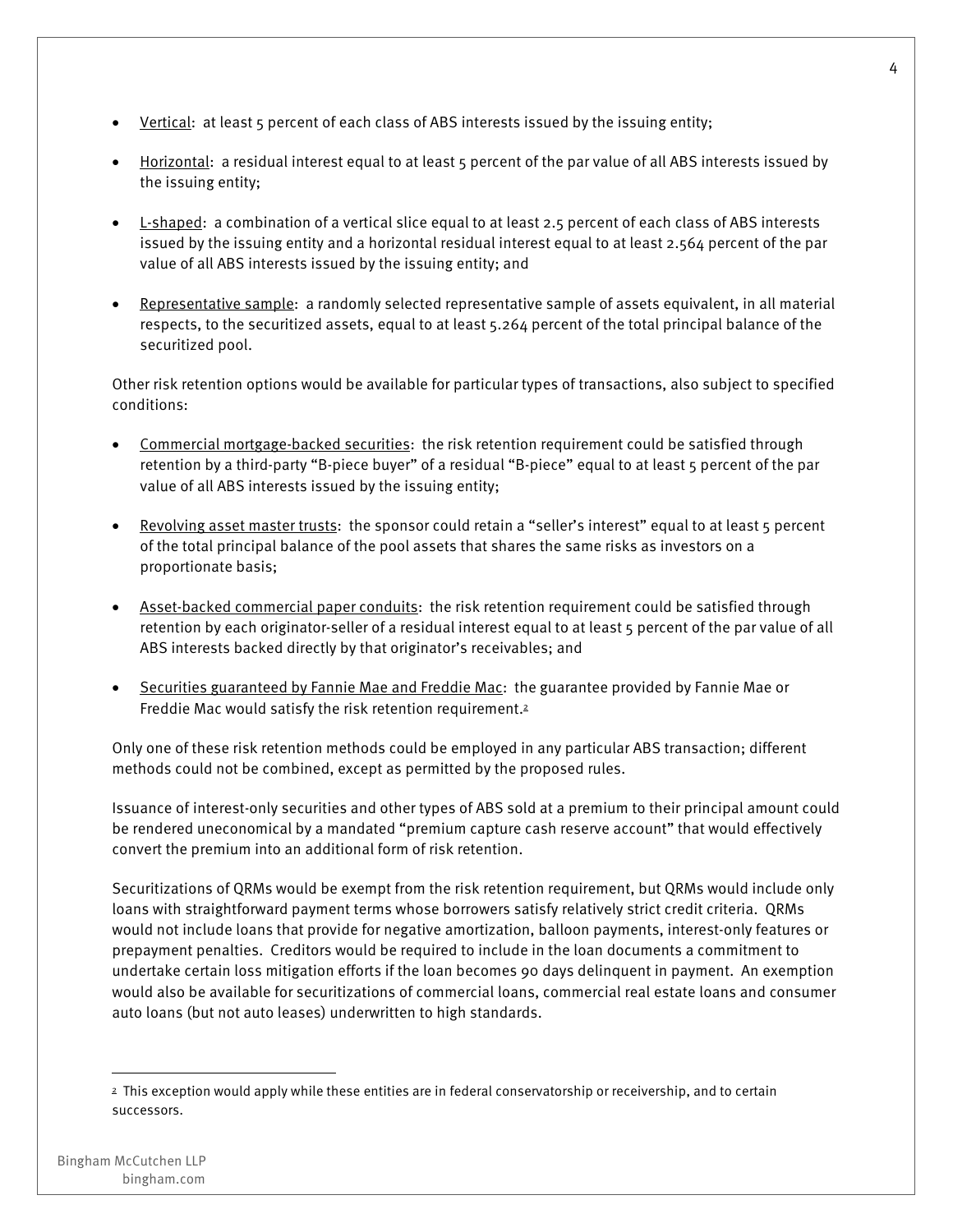The proposed rules would also exempt certain securitizations in which the ABS or the pooled assets have the benefit of government guarantees, but do not appear to exempt securitizations of most federally guaranteed student loans.

Sponsors and other parties that retain ABS interests to satisfy the credit risk retention requirement generally would be prohibited from transferring the retained interests (other than to consolidated affiliates), hedging the retained credit risk, or pledging the retained interests on other than a full recourse basis.

Disclosure to investors (and to regulators, upon request) would be required regarding, among other things, the form and amount of risk retention and the assumptions used in determining the total amount of ABS issued.

#### **Who Would Be Required to Retain Credit Risk**

#### *Sponsors*

Section 15G of the Exchange Act imposes risk retention requirements on any "securitizer" of ABS. As defined, a "securitizer" includes the "person who organizes and initiates an asset-backed securities transaction by selling or transferring assets, either directly or indirectly, including through an affiliate, to the issuer,"3 a phrase which is substantially identical to the definition of "sponsor" under Regulation AB.4 The proposed rules define "sponsor" in a manner consistent with Regulation AB – except that the definition would be applicable to all securitizations, whether or not subject to the Regulation AB disclosure rules.5

The proposed rules generally would require the sponsor, except as described below, to retain the required economic interest in the credit risk of the securitized assets. If there is more than one sponsor, at least one of them would have to retain the required credit risk (except where retention by a third party would satisfy the requirement), though each sponsor would be responsible for ensuring compliance with the risk retention requirement by at least one sponsor. $6$ 

The definition of "securitizer" in Section 15G also includes an issuer of ABS. For purposes of the federal securities laws, an "issuer" of ABS generally means the depositor (*i.e.*, the entity that deposits the pool assets with the issuing entity).<sup>2</sup> However, the Agencies have chosen to apply the risk retention requirements to the sponsor rather than the depositor.

<sup>&</sup>lt;sup>3</sup> The Agencies interpret "issuer" for this purpose as referring to the issuing entity.

<sup>4</sup> See Item 1101 of Regulation AB.

<sup>5</sup> The NPR states that "in the context of collateralized loan obligations (CLOs), the CLO manager generally acts as the sponsor by selecting the commercial loans to be purchased by an agent bank for inclusion in the CLO collateral pool, and then manages the securitized assets once deposited in the CLO structure."

 $6$  While not altogether clear, the proposed rules do not appear to permit the sponsors to allocate the required risk retention among themselves, but would require at least one of them to retain all of the required interest. In the NPR, the Agencies request comment on whether this is the best approach or whether the required retention should be permitted to be allocated among multiple sponsors in some other way.

<sup>&</sup>lt;sup>z</sup> See, e.g., Rule 191 under the Securities Act of 1933, as amended (the "Securities Act") and Rule 3b-19 under the Exchange Act.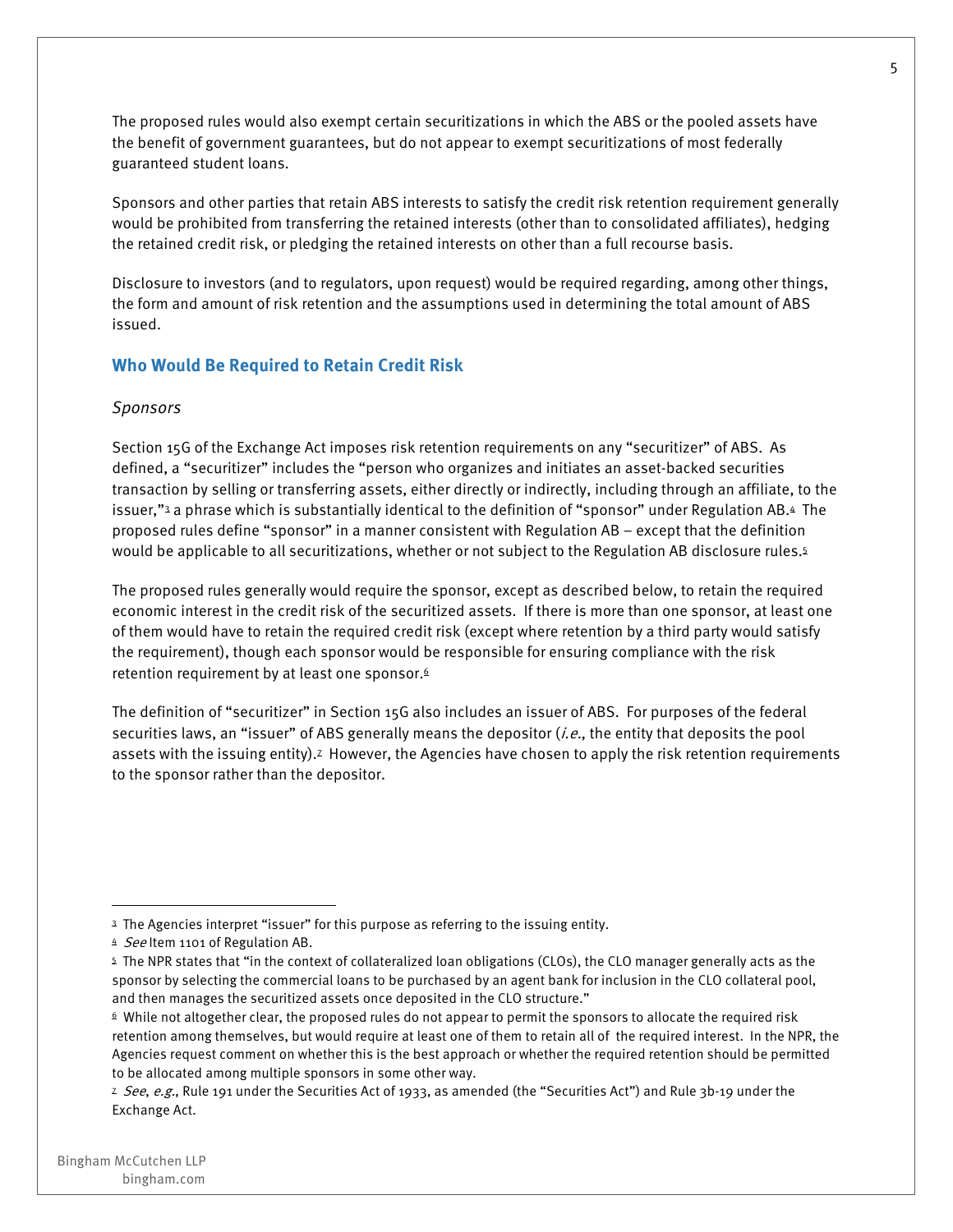#### *Originators*

The proposed rules do not require that any originator retain credit risk associated with securitized assets. $8$ However, the proposed rules permit a sponsor (with the agreement of the affected originators) to allocate some or all of its risk retention obligations to one or more originators of the securitized assets. "Originator" is defined in Section 15G of the Exchange Act as any entity that "creates" a securitized financial asset and sells that asset directly or indirectly to a securitizer. Under the Agencies' interpretation, only the original creditor under the financial asset is an originator for this purpose, so the required risk retention could not be allocated to any subsequent purchaser or transferee.9 The sponsor's risk retention requirements would be offset by any amount allocated to an originator.

The sponsor would only be permitted to allocate risk retention to an originator that contributes at least 20 percent of the assets to the pool in question, and the originator would be required to hold a percentage of the retention interest of at least 20 percent, but no more than the percentage of the pool assets it originated. An originator to which any risk retention is allocated would be subject to the same restrictions as the sponsor with respect to transferring, hedging, and financing its retained interest, as described below.

This risk allocation option would be available only if the vertical or horizontal risk retention methods are used. Each party that retains risk in a transaction would be required to use the same retention method, and the originator would be required to acquire the economic interests either for cash or by virtue of a reduction in the price paid by the sponsor or depositor for the related assets.

Sponsors that allocate risk retention to originators would remain responsible for compliance with the rules regarding retained credit risk, would be required to monitor the compliance by each originator, and would be required to notify securityholders upon discovery of any noncompliance by originators.

#### *CMBS B-Piece Buyers*

As described below, in a commercial mortgage-backed securities ("CMBS") transaction, the proposed rules would permit the sponsor of a CMBS transaction to meet its risk retention requirements if a third-party buyer acquires the B-piece, provided that a variety of conditions are met.

#### *ABCP Originator-Sellers*

As described below, the proposed rules would permit an asset-backed commercial paper ("ABCP") conduit vehicle to meet its risk retention requirements if each originator-seller that transfers assets to collateralize the ABCP retains certain credit risks.

<sup>&</sup>lt;sup>8</sup> The Agencies expressed concern that requiring originators such as mortgage brokers and small community banks to retain credit risk could adversely impact credit availability because those parties would have difficulty obtaining funding for any such risk retention. The Agencies said risk retention at that level could cause operational and compliance problems because "a loan may be sold or transferred several times between origination and securitization and . . . an originator may not know when a loan it has originated is included in a securitization transaction."

<sup>9</sup> Regulation AB uses the term "originator" but does not define it. In a correspondent lending arrangement in which a lender originates loans pursuant to a purchaser's underwriting guidelines and the purchaser has previously committed to purchase loans that satisfy its guidelines, ABS market participants generally have viewed the purchaser, not the correspondent lender, as the originator for purposes of Regulation AB. Under the risk retention rules as proposed, the original creditor would be the originator, but it is not entirely clear whether the SEC and the Banking Agencies intend to prohibit a party that purchases loans from a correspondent lender from sharing a sponsor's risk retention obligation.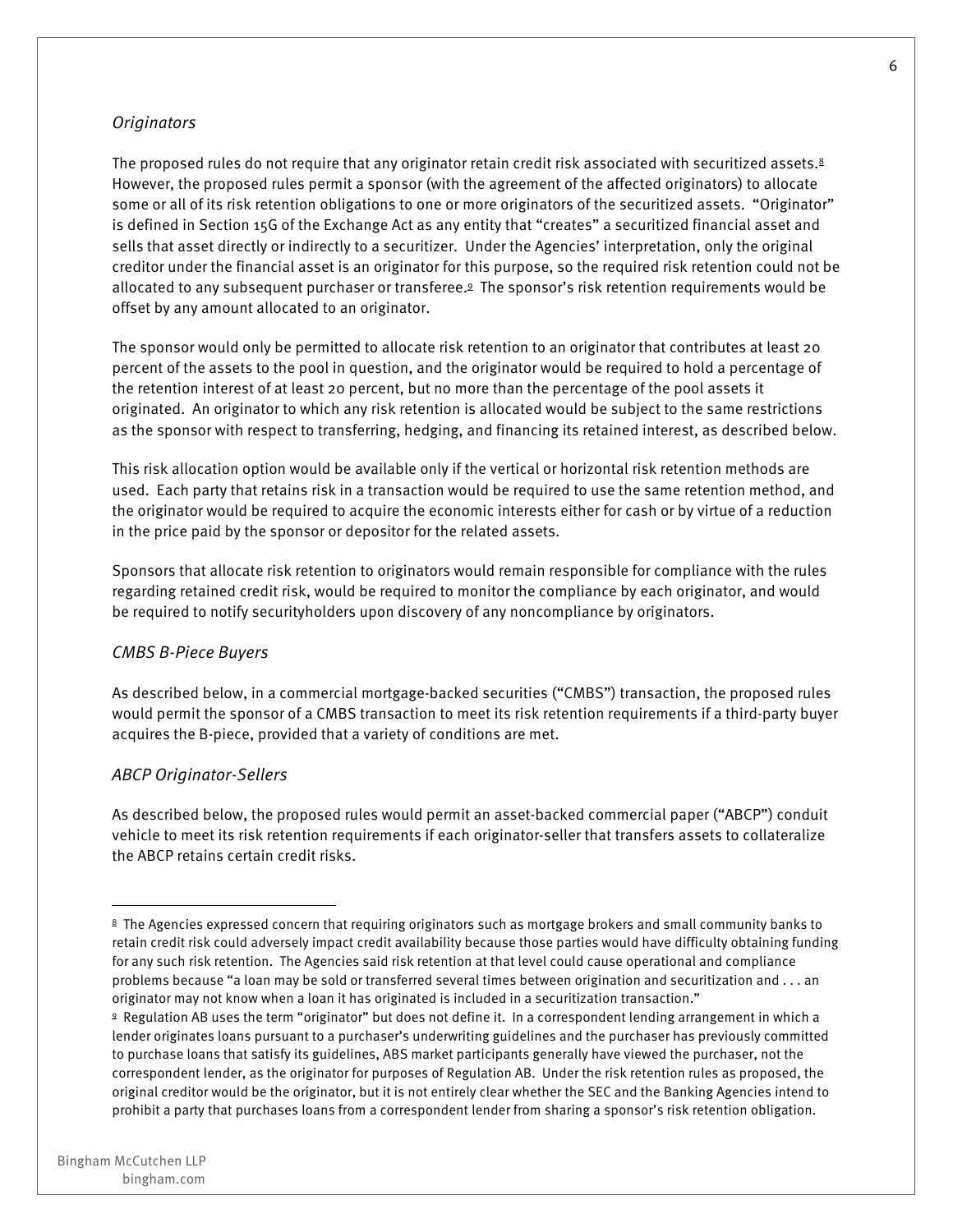#### *Resecuritization Sponsors*

Only single-class pass-through resecuritizations of underlying ABS for which the risk retention requirements were satisfied would be exempt from the risk retention requirements of the proposed rules, as discussed below. However, the sponsor of any other type of resecuritization, including a transaction in which sponsors of the underlying ABS have complied with applicable risk retention requirements but more than one class of securities is issued in the resecuritization, would be required to comply with the risk retention requirements.

#### **Permitted Forms of Risk Retention**

#### *Base Risk Retention Requirement*

The proposed rules would apply to securitizers in issuances of "asset-backed securities" as newly defined in the Exchange Act, as amended by the Dodd-Frank Act.<sup>10</sup> This new category of ABS encompasses a much broader range of instruments than asset-backed securities as defined in Regulation AB, including all securities that are collateralized<sup>11</sup> by self-liquidating financial assets that allow securityholders to receive payments based primarily on the cash flows from those assets, whether offered publicly or privately. Among other things, ABS for these purposes include collateralized debt obligations, securities issued or guaranteed by a government sponsored entity such as Fannie Mae or Freddie Mac, municipal ABS and any security that the Commission, by rule, determines to be an asset-backed security.

So-called "synthetic" securitizations, such as transactions effectuated through the use of credit default swaps, total return swaps or other derivatives, would not be covered by the proposed rules, although the scope of this exclusion is unclear. $12$ 

Section 15G generally requires that a securitizer retain not less than 5 percent of the credit risk for any asset that the securitizer, through the issuance of ABS, transfers, sells, or conveys to a third party, unless an exemption is available. Therefore, the base risk retention requirement of the proposed rules is that the sponsor retain an economic interest equal to at least 5 percent of the aggregate credit risk of the pool assets. The base risk retention requirement would be a minimum, and sponsors, originators and other transaction parties could retain additional credit risk exposure.

The proposed rules would permit the risk retention requirement to be satisfied through several methods that attempt to recognize the diversity of asset classes and securitization structures. In general, no particular method is mandated, though the Agencies request comment on whether certain methods should be mandated for particular asset classes or securitization structures. For each method, the proposed rules

<sup>&</sup>lt;sup>10</sup> See Section 3(a)(77) of the Exchange Act.

<sup>&</sup>lt;sup>11</sup> The proposed rules clarify that the term "collateralize," as used in Section 15G and in the proposed rules, does not imply any specific legal structure for a securitization covered by the risk retention requirements. "Assets or other property collateralize an issuance of ABS interests if the assets or property serve as collateral for such issuance." Assets or other property serve as collateral for an ABS issuance if they "provide the cash flow (including cash flow from the foreclosure or sale of the assets or property) for the ABS interests irrespective of the legal structure of issuance, including security interests in assets or other property of the issuing entity, fractional undivided property interests in the assets or other property of the issuing entity, or any other property interest in such assets or other property." <sup>12</sup> The NPR states that because the term "asset-backed security" for purposes of Section 15G includes only those securities that are collateralized by self-liquidating financial assets, "synthetic" securitizations are not within the scope of the proposed rules.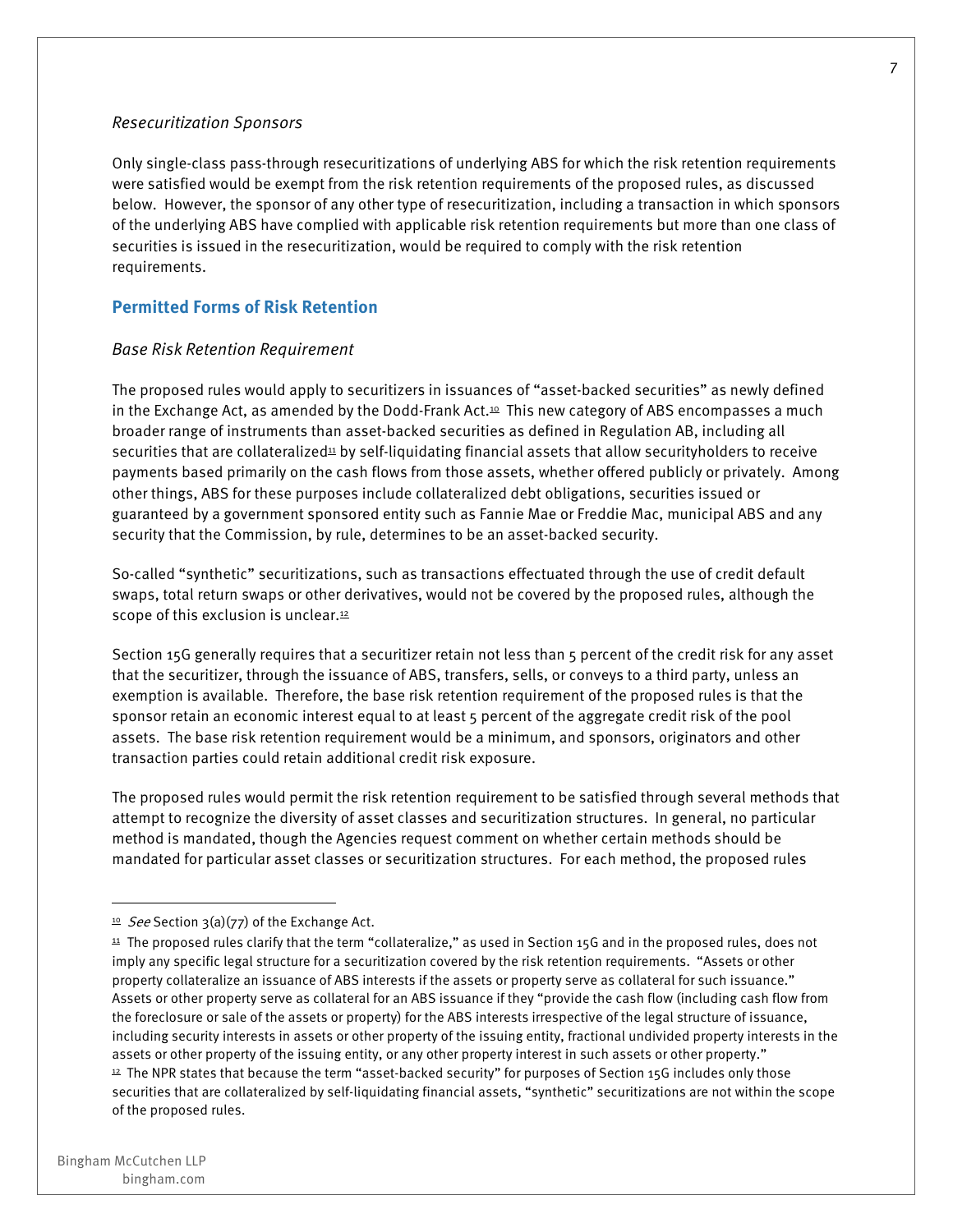prescribe disclosure requirements designed to make clear to investors, the SEC and any applicable federal banking agency how credit risk associated with the transaction is retained.

#### *Vertical Retention by Sponsor*

A sponsor could satisfy its obligation by retaining at least 5 percent of each class of "ABS interests" issued as part of the securitization transaction. The vertical risk retention option would give the sponsor an interest in the entire structure of the securitization transaction.

For purposes of the proposed rules, an "ABS interest" includes all types of interests issued by an issuing entity, whether or not certificated, including any security, obligation, beneficial interest or residual interest, the payments on which primarily depend on the cash flows from the pool assets.13 While the proposed rules do not specify how the amount of each class of ABS interests is to be measured, the NPR states that, regardless of method of measurement, the retained credit risk should equal at least 5 percent of the par value (if any), fair value, and number of shares or units of each class.14

#### *Horizontal Retention by Sponsor*

Eligible horizontal residual interest. A sponsor could satisfy its risk retention obligations by retaining an "eligible horizontal residual interest" in the issuing entity in an amount equal to at least 5 percent of the par value of all ABS interests issued as part of a securitization transaction. The horizontal risk retention option would expose the sponsor to a first loss position with respect to the entire asset pool.

In an effort to ensure that an eligible horizontal residual interest remains in a first loss position, available to absorb losses on the pool assets, the proposed rules impose conditions that are not typical of current transaction structures. An eligible horizontal residual interest:

- must be allocated all losses on the asset pool until its par value is reduced to zero;
- must have the most subordinated claim to payments of both principal and interest by the issuing entity; and
- may receive its *pro rata* share of scheduled principal payments in accordance with the transaction documents, but generally cannot receive any other payments of principal on a pool asset  $(i.e.,$ unscheduled principal payments) until all other ABS interests in the issuing entity are paid in full, so that unscheduled payments will not accelerate the payoff of the horizontal residual interest before any other ABS interest.

It appears that an excess spread residual interest that is not entitled to distributions of principal would not satisfy these criteria. Distributions of interest on a fully subordinated basis on an eligible horizontal residual interest appear to be permitted without restriction.

Horizontal cash reserve account. The proposed rules also would allow a sponsor to establish and fund a cash reserve account referred to as a "horizontal cash reserve account" in lieu of retaining an eligible

<sup>13</sup> The term excludes common or preferred stock, limited liability interests, partnership interests, trust certificates, or similar interests in an issuing entity that are issued primarily to evidence ownership of the issuing entity and the payments on which are not primarily dependent on the cash flows of the underlying assets.

<sup>14</sup> Neither "par value" nor "fair value" is defined in the proposed rules. "Par value" generally refers to the face amount, stated value or nominal dollar value of a security.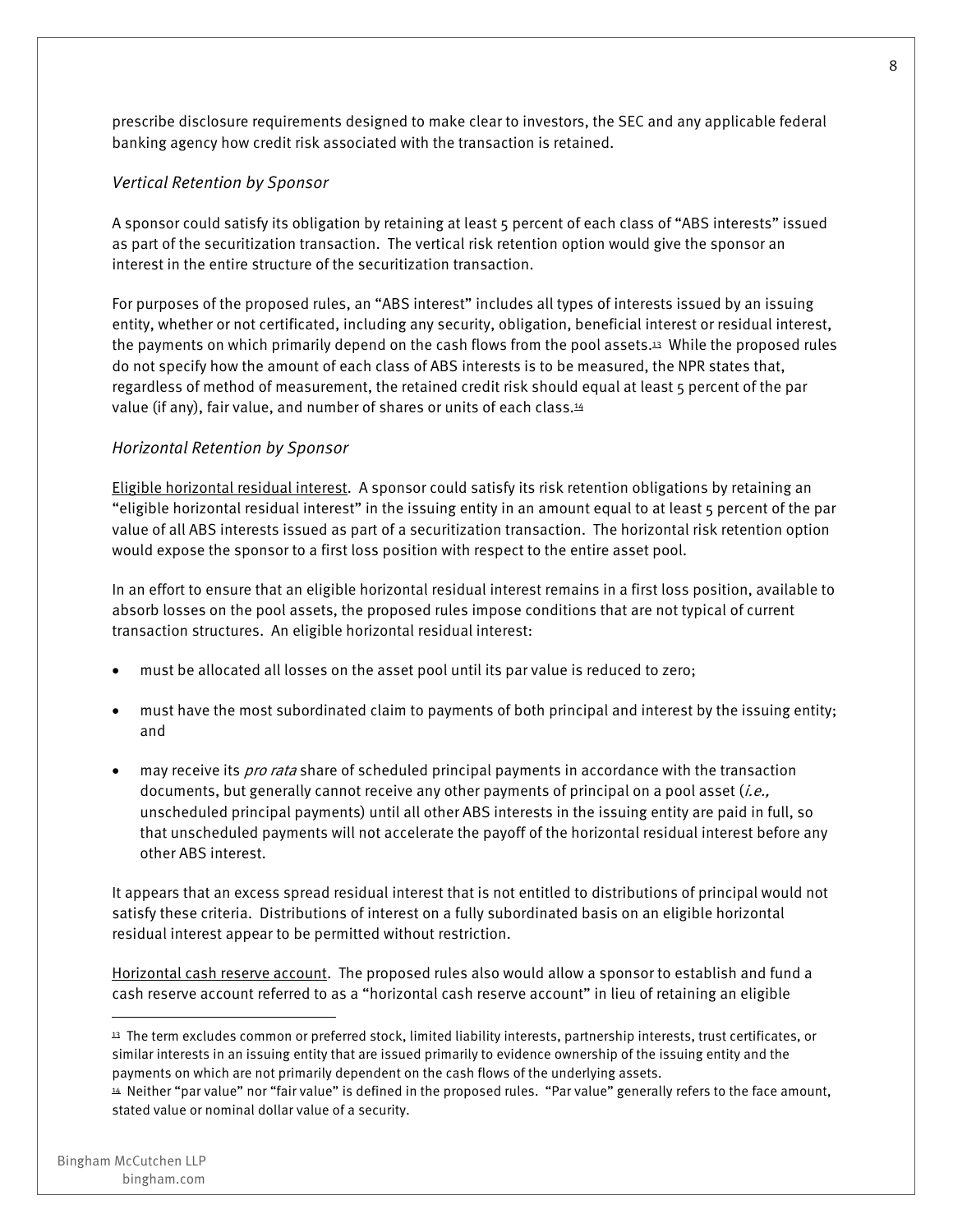horizontal residual interest. Similar to an eligible horizontal residual interest, the amount in the account would have to equal at least 5 percent of the par value of all the ABS interests issued as part of the transaction. The account would be held by the trustee for the benefit of the issuing entity, and could only be invested in U.S. Treasury bills or FDIC-insured deposits.

The proposed rules impose various conditions on a horizontal cash reserve account in an effort to ensure that such an account would be exposed to the same credit risk as a sponsor holding an eligible horizontal residual interest. The horizontal cash reserve account must:

- be used to satisfy payments on ABS interests when the issuing entity otherwise would have insufficient funds; and
- provide that no amounts may be released or withdrawn from the account until all ABS interests in the issuing entity are paid in full or the issuing entity is dissolved, with only two exceptions:
	- amounts may be released due to receipt of scheduled principal payments on the pool assets, if the issuing entity distributes them in accordance with the transaction documents and only on a *pro rata* basis; and
	- the sponsor could receive interest income on the permitted investments in the account.

#### *L-Shaped Retention by Sponsor*

A sponsor could satisfy its risk retention obligations by using the "L-shaped" method, meaning an equal combination of vertical and horizontal risk retention. The proposed rules would require that the sponsor retain at least 2.5 percent of each class of ABS interests issued in the securitization transaction, as well as an eligible horizontal residual interest equal to at least 2.564 percent of the par value of all ABS interests issued in the securitization transaction, other than those required to be retained as part of the vertical component (or an equivalent horizontal cash reserve account). The amount of the horizontal component avoids double-counting the portion of an eligible horizontal residual interest that the sponsor must hold as part of the vertical component, and ensures that the combined amount equals 5 percent of the ABS interests.

#### *Retention by Sponsor of Representative Sample*

A sponsor could satisfy its risk retention obligations by retaining a randomly selected representative sample of assets that is materially equivalent to the pool assets. The representative sample option is intended to expose the sponsor to substantially the same type of credit risk as investors in the ABS. Under this option, the unpaid principal balance of all the assets in the representative sample would be required to equal at least 5 percent of the aggregate unpaid principal balance of all the assets initially identified for inclusion in the pool, including those that end up in the representative sample (or 5.264 percent of the total principal balance of the securitized pool). The requirements that have been proposed in an effort to ensure that the sponsor remains exposed to substantially the same aggregate credit risks as investors in the ABS are numerous and complex, and appear to be designed to accommodate only some asset classes.

The proposed rules prescribe several requirements to satisfy this method of retaining credit risk. The sponsor would be required to: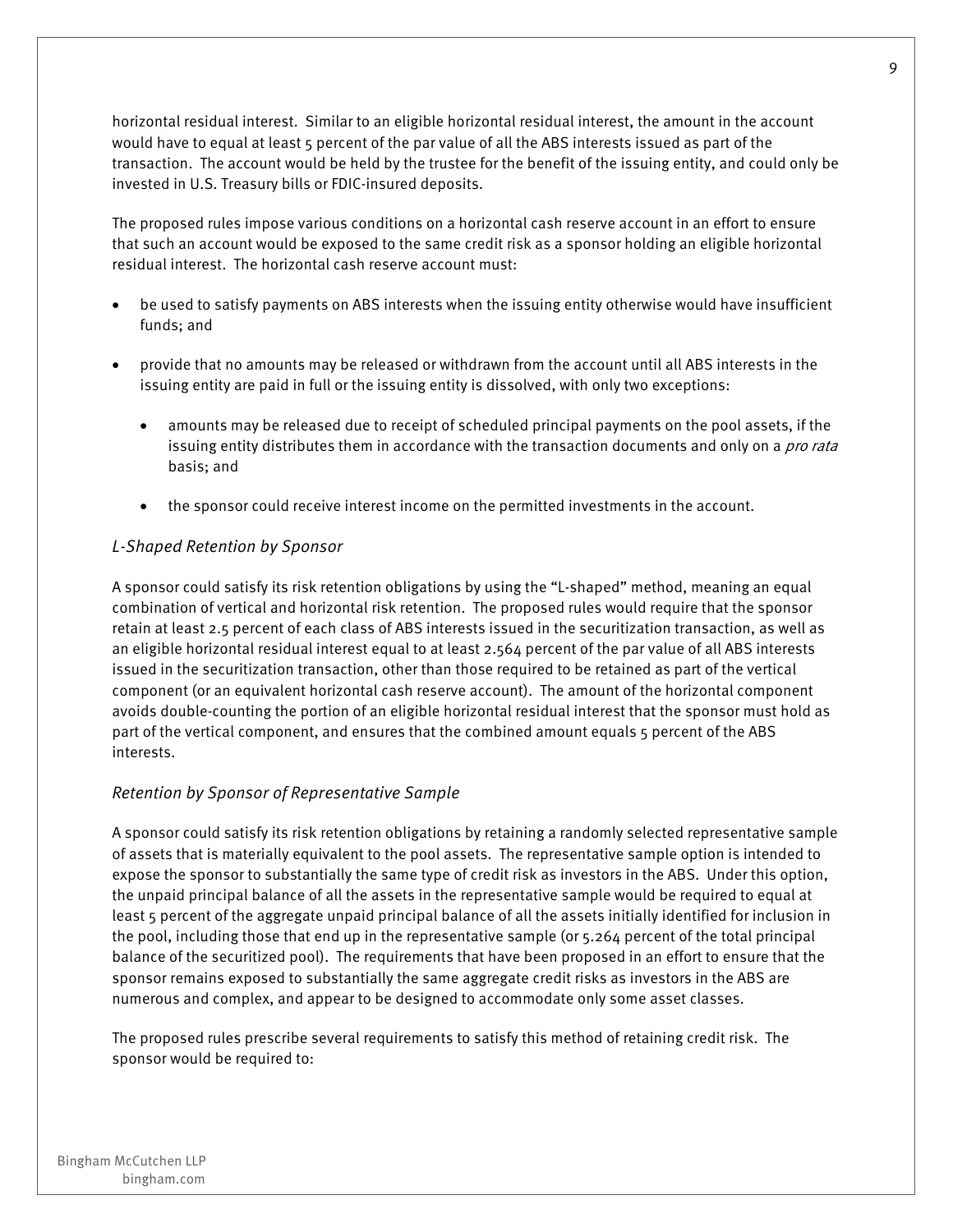- designate a pool of at least 1,000 separate assets; $45$
- randomly select the representative sample from that designated pool;
- ultimately securitize or retain (as part of the representative sample) all assets in the designated pool;<sup>16</sup> and
- assess the sample to ensure that for each "material characteristic" $\mu$  of the assets the mean of any quantitative characteristic, and the proportion of any characteristic that is categorical in nature, of the assets in the representative sample is within a "95 percent two-tailed confidence interval"<sup>18</sup> of the mean or proportion of the same characteristic of all the assets in the designated pool.

According to the NPR, if the sample fails this statistical test, the selection process must start over or another risk retention option must be chosen.

The proposed rules require the sponsor to establish and adhere to policies and procedures for:

- identifying and documenting the material characteristics of the assets in the designated pool;
- selecting assets for the random sample;
- testing the assets in the random sample;
- maintaining documentation identifying the assets in the representative sample; and
- prohibiting assets in the representative sample from being included in a designated pool for any other securitization.

Before selling the ABS, the sponsor would be required to obtain an agreed-upon procedures report from an independent public accounting firm addressing whether the sponsor has established these policies and procedures. An acceptable agreed-upon procedures report may be relied upon for subsequent securitizations, unless the sponsor's policies and procedures have changed in any material respect.

<sup>15</sup> It is not clear to what extent the Agencies have considered the implications for securitization of certain asset types, such as residential and small balance commercial mortgage loans, of requiring that at least 1,000 assets be designated. Use of the representative sample method of risk retention would probably not be feasible for some transactions, such as collateralized loan obligations, securitizations of large balance commercial loans or resecuritizations, even in the absence of this requirement.

 $16$  In other words, if any assets are removed from the designated pool for any reason prior to the securitization, such removal must occur before the final identification of the designated pool.

 $17$  According to the NPR, the unpaid principal balance of an asset is always a material characteristic. Other material characteristics are not defined, but they may include the location of the property securing the loan, the debt-to-income ratio(s) of the borrower, and the interest rate.

<sup>18</sup> This statistical term is not defined in the proposed rules. In general, a "confidence interval" describes the degree of uncertainty associated with a sampling method. The term is used in various federal regulations; the federal banking regulators have referred to confidence intervals in aspects of risk-based capital guidelines for banks and thrifts. In a recent rule proposal, the National Credit Union Administration stated that "[c]onfidence levels and confidence intervals are statistical concepts that relate to the precision of the estimates produced by the sampling approach. Confidence level is the probability that the results of a sampling approach are within the confidence interval of the true answer. Confidence interval specifies the allowable margin of error around the true answer." Sample Income Data To Meet the Low-Income Definition, 75 Fed. Reg. 80,364, at fn. 4 (Dec. 22, 2010).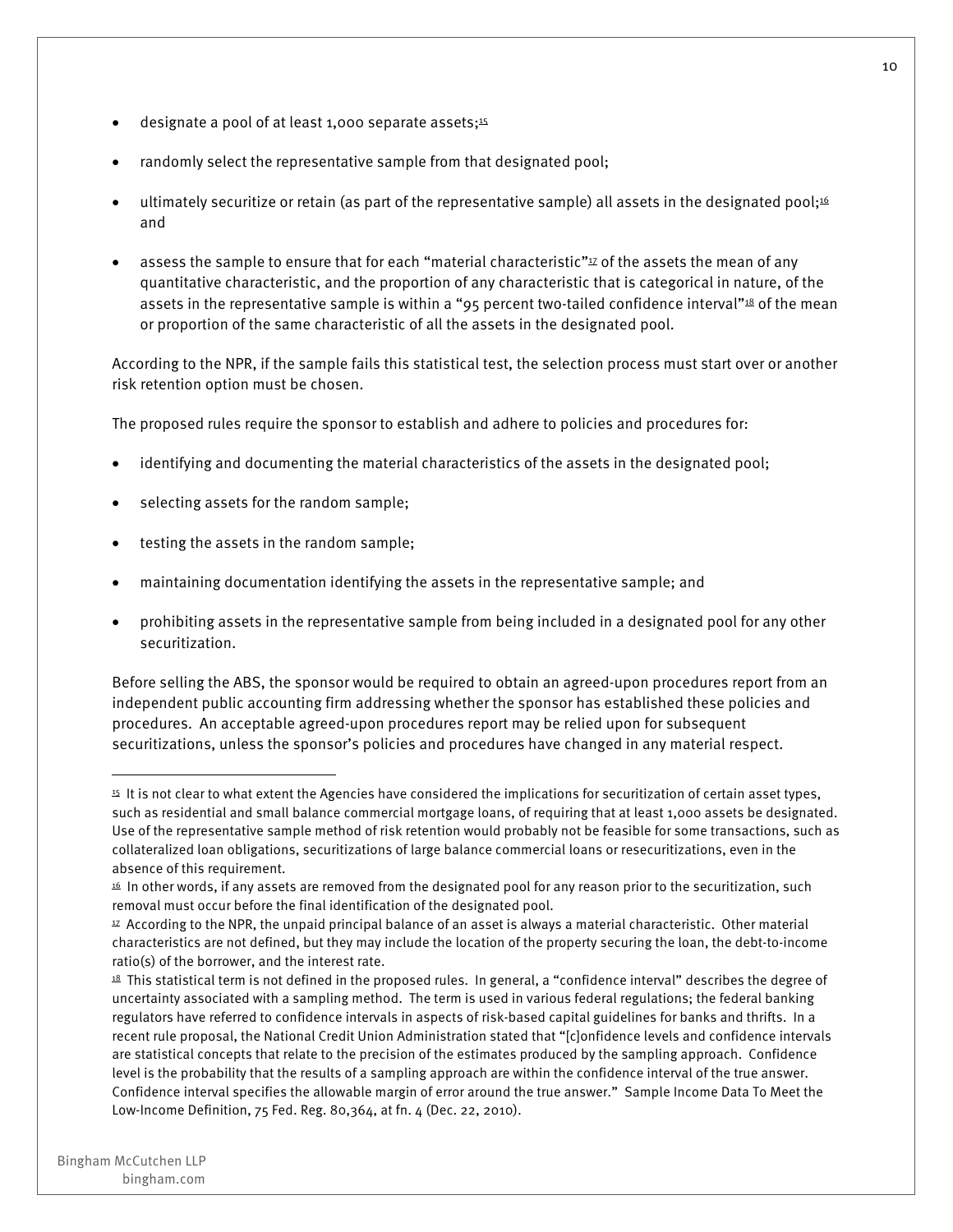Until all ABS interests in the issuing entity have been fully paid or the issuing entity has been dissolved, the assets in the representative sample must be serviced by the same servicer and under the same standards as the securitized assets.19 The proposed rules also state that the individuals responsible for servicing the assets must not be able to determine whether an asset is held by the sponsor or the issuing entity.<sup>20</sup>

The sponsor would be prohibited from removing any assets from the representative sample and, until all ABS interests are repaid, from permitting the assets in the representative sample to be included in any other designated pool or representative sample for any other securitization.

As further described below, detailed, separate disclosure regarding the securitized assets and the retained assets would be required at the time of the ABS offering and on an ongoing basis.

It is not clear what the consequences would be for a sponsor or its securitizations if the ongoing requirements for servicing and segregation of the representative sample and for investor disclosure were not satisfied.

#### *Horizontal Retention by CMBS B-Piece Buyer*

Transfer to third-party buyer. Section 15G authorizes the Agencies to permit the retention of the "B-piece" of a CMBS transaction by a third party "B-piece buyer," rather than the sponsor, to satisfy the Dodd-Frank Act's risk retention requirements. The proposed rules would permit the sponsor of a CMBS transaction<sup>21</sup> to meet its risk retention requirements if a third-party B-piece buyer acquires an eligible horizontal residual interest, provided that several conditions are satisfied:

- the eligible horizontal residual interest must be acquired and retained by the B-piece buyer in the same form, amount, and manner as would be required of the sponsor under the horizontal risk retention option;
- the B-piece buyer must pay for the B-piece in cash at closing, without financing received directly or indirectly from any other transaction party other than an investor;
- the B-piece buyer must perform a due diligence review of the credit risk of each asset in the pool, including a review of the underwriting standards, collateral, and expected cash flows of each loan; and
- neither the B-piece buyer nor any affiliate generally may have any control rights (including servicing and special servicing) not shared with other investors, except as described below.

Control rights. As is noted in the NPR, in CMBS transactions the B-piece buyer is often the holder of the "controlling class" and is, or is affiliated with, the special servicer, but control of the special servicing function by the holder of a subordinate interest has the potential to create conflicts of interest with holders of senior securities.

<sup>19</sup> As a result, this method of risk retention would probably not be feasible if an issuing entity's assets are serviced by multiple servicers.

<sup>&</sup>lt;sup>20</sup> It is not clear how this requirement could be fulfilled in practice, in view of the typical servicer's responsibility for collecting and remitting payments on the pool assets. It would of course be necessary to ensure that cash flows on the securitized assets are properly remitted to securityholders and that cash flows on the retained assets are properly remitted to the sponsor.

<sup>21</sup> At least 95 percent of the total unpaid principal balance of the securitized assets must be commercial real estate loans.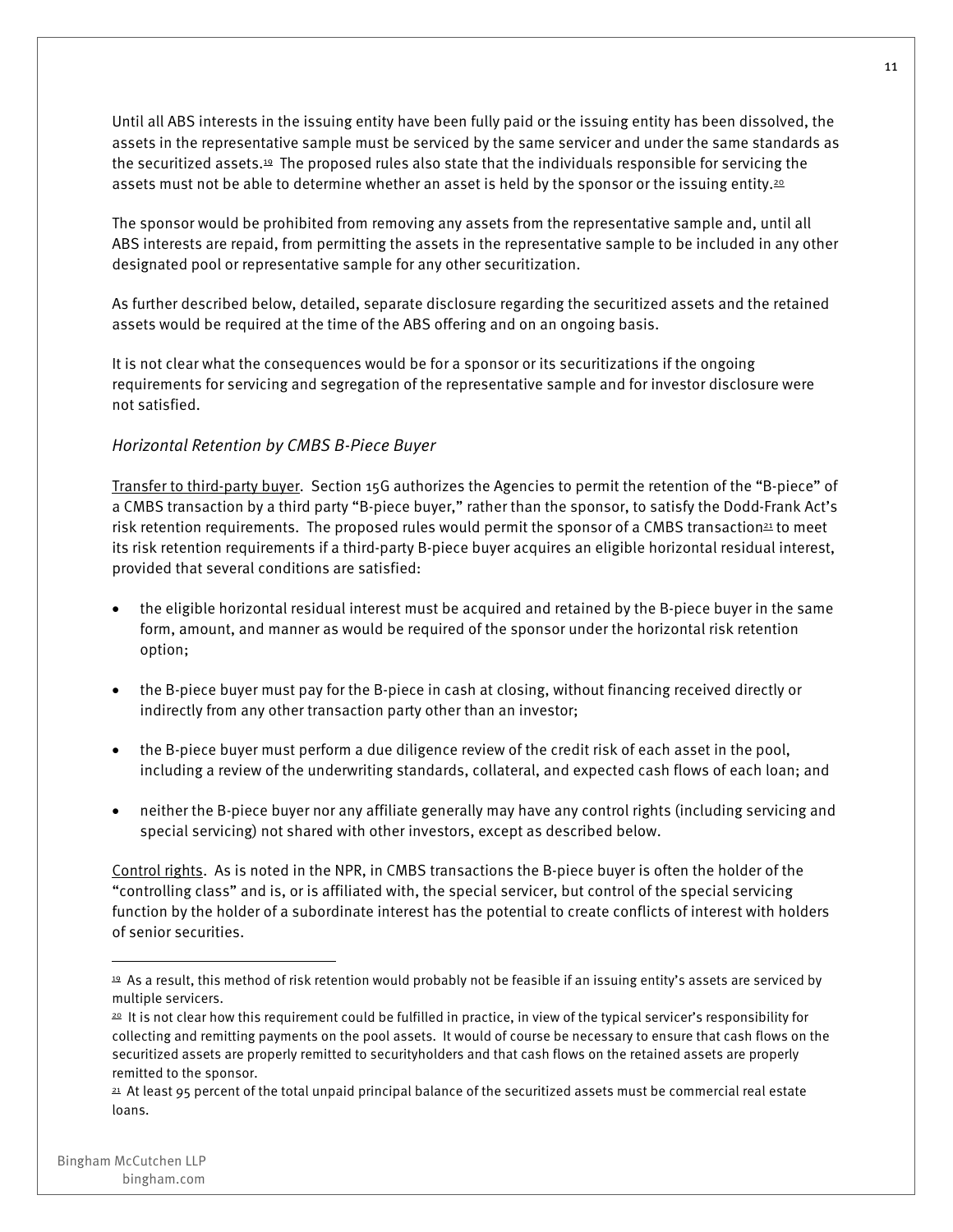Under the proposed rules, the B-piece buyer could not be affiliated with any other transaction party other than an investor<sup>22</sup> or have any control rights (including servicing or special servicing) not shared by all other investors unless the transaction documents provide for an independent operating advisor that is not affiliated with any other transaction party, does not have any direct or indirect financial interest in the securitization other than its fees, and is required to act in the best interest of all investors.

The B-piece buyer or an affiliate would be permitted to act as servicer or special servicer, or to have control rights related to servicing, if the operating advisor has certain powers and duties, and if the B-piece buyer or any affiliate (when acting as a servicer) consults with the operating advisor before any major servicing decision (such as any material modification or waiver of any provision of a loan agreement, and any foreclosure on or acquisition of property). The transaction documents would be required to make the operating advisor responsible for reviewing the actions of the B-piece buyer or any affiliate (when acting as servicer) and for issuing a periodic report concerning its belief (in its sole discretion, exercised in good faith) as to whether that servicer is in compliance with the applicable servicing standards.

In addition, the transaction documents would be required to provide that the operating advisor has the authority to recommend that the B-piece buyer or any affiliate (when acting as a servicer) be replaced as servicer if the operating advisor determines (in its sole discretion, exercised in good faith) that the B-piece buyer or affiliate failed to comply with any applicable servicing standard and that its replacement would be in the best interest of all investors. If the operating advisor makes such a recommendation the servicer or special servicer must be replaced absent the consent of a majority of each class of certificateholders.

Hedging prohibition. The B-piece buyer would be subject to the same restrictions as the sponsor with respect to transferring, hedging, and financing the retained interest under the horizontal risk retention option.

Duty to comply. If a B-piece buyer holds the credit risk, the sponsor would remain responsible for compliance with all of the relevant risk retention requirements, and would be required to implement and adhere to policies and procedures to monitor the B-piece buyer's compliance. If the sponsor discovers any noncompliance, it would be required to promptly notify investors.

#### *Retention by Sponsor of Seller's Interest in Revolving Asset Master Trust*

A revolving asset master trust structure often is used to securitize revolving receivables such as credit card accounts or dealer floorplan loans. In this structure, which allows a trust to issue more than one series of ABS backed by the same revolving asset pool, the sponsor typically holds a "seller's interest" in the asset pool that is *pari passu* with the ABS interests sold to investors until the occurrence of an early amortization event.23 The seller's interest adjusts for fluctuations in the outstanding principal balances of the securitized assets. The sponsor of a revolving master trust could satisfy its risk retention obligations by retaining a seller's interest in an amount not less than 5 percent of the unpaid principal balance of all the assets held by the issuing entity. The seller's interest option would expose the sponsor to the credit risk of the full asset pool, the same risk to which the holders of the ABS are subject.

 $22$  This requirement is subject to a *de minimis* exception permitting affiliation with one or more originators of the securitized assets collectively comprising less than 10 percent of the pool's dollar volume.

<sup>23</sup> The proposed rules would also require that the seller's interest represent an interest in assets that "do not collateralize other ABS interests issued by the issuing entity."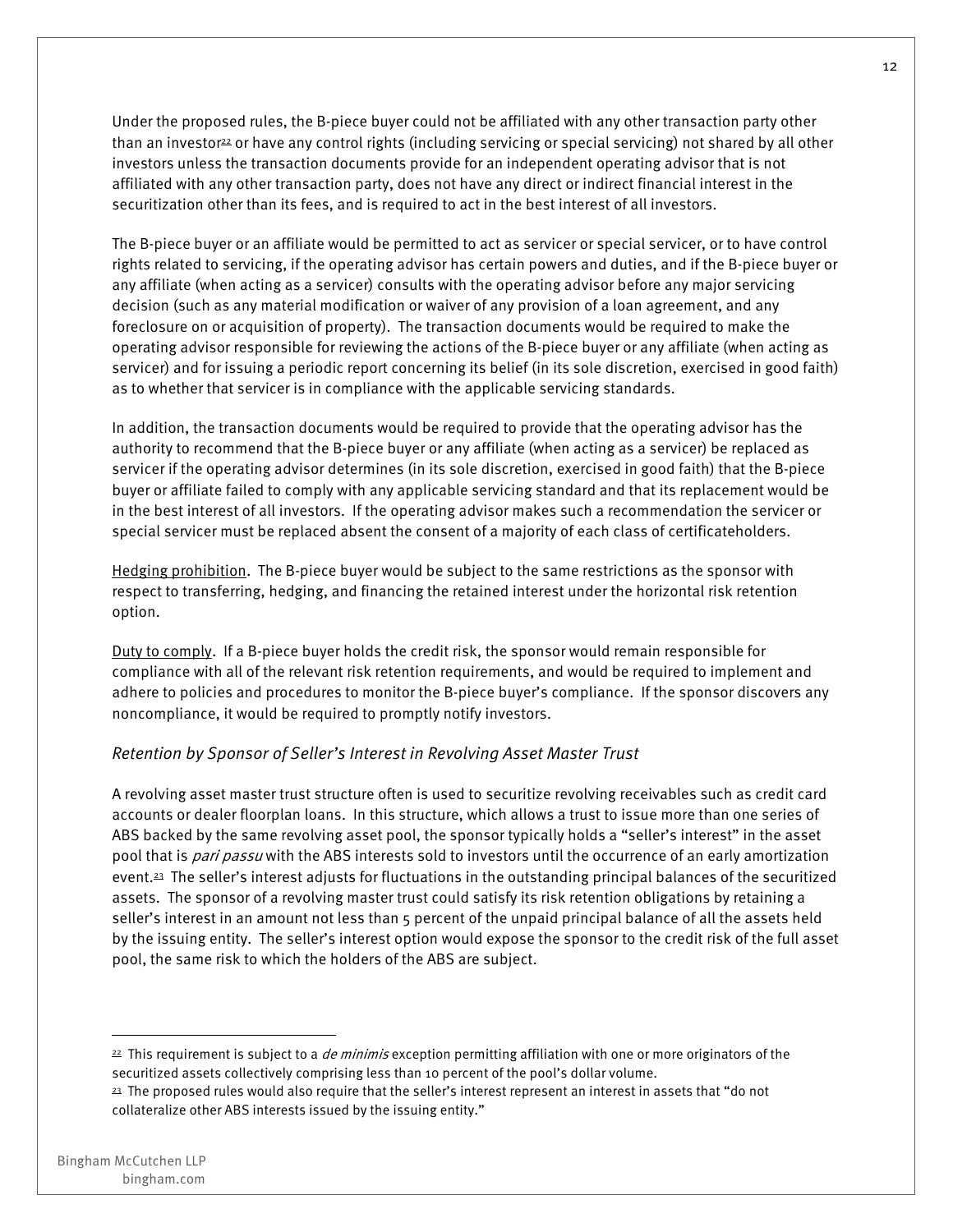#### *Retention by Originator-Sellers of Residual Interests in ABCP Conduit Vehicles*

The proposed rules would permit the sponsor of an ABCP conduit vehicle to meet its risk retention requirements if each originator-seller that transfers assets to collateralize the ABCP retains certain credit risks. This option would be available only for ABCP having a maturity of nine months or less that is collateralized by receivables or loans and supported by a liquidity facility that provides 100 percent liquidity coverage from a regulated institution, and thus would be unavailable for ABCP programs that operate as securities or arbitrage programs.

In both single-seller and multi-seller ABCP programs, the sponsor approves the originator-sellers whose loans or receivables will collateralize the conduit's ABCP. An approved originator-seller then sells eligible loans or receivables to an intermediate, bankruptcy remote special purpose vehicle (an "SPV"). The credit risk of these receivables is separated into a senior interest that is purchased by the ABCP conduit, and a residual interest that absorbs first losses and is retained by the originator-seller. The short-term ABCP issued by the conduit is collateralized by the senior interests purchased from the intermediate SPVs, which are supported by the retained residual interests. The sponsor, which usually is a bank or other financial institution, typically provides or arranges for 100 percent liquidity coverage on the ABCP, which requires the support provider to fund the repayment of maturing ABCP if the conduit lacks the required funds.

Eligible ABCP conduit. This risk retention option would be available only with respect to ABCP issued by an "eligible ABCP conduit," which must meet several requirements:

- the issuing entity must be bankruptcy remote from the sponsor and any intermediate SPV;
- the ABS issued by an intermediate SPV must be collateralized solely by assets originated by a single originator-seller;
- all the interests issued by an intermediate SPV must be transferred to one or more ABCP conduits or retained by the originator-seller; and
- a regulated liquidity provider must have committed to provide 100 percent liquidity coverage on the ABCP.

If these requirements are met, the sponsor of an eligible ABCP conduit would be permitted to satisfy its base risk retention obligations if each originator-seller to the conduit retains the same amount and type of credit risk as would be required under the horizontal risk retention option if the originator-seller was the sponsor of the intermediate SPV, i.e., an eligible horizontal residual interest in each intermediate SPV equal to at least 5 percent of the par value of all interests issued by the intermediate SPV. This eligible horizontal residual interest would be subject to the same terms and conditions that apply to a sponsor under the horizontal risk retention option.

The proposed rules do not appear to contemplate structures in which interests issued by intermediate SPVs that are subordinate to the ABS interests sold to ABCP conduits but senior to the residual interest are sold to third parties.

ABCP sponsors that satisfy their risk retention obligation through this method would be required to disclose to investors the identity of each originator-seller that retains a residual interest, which is not common practice for ABCP conduits, and each liquidity provider.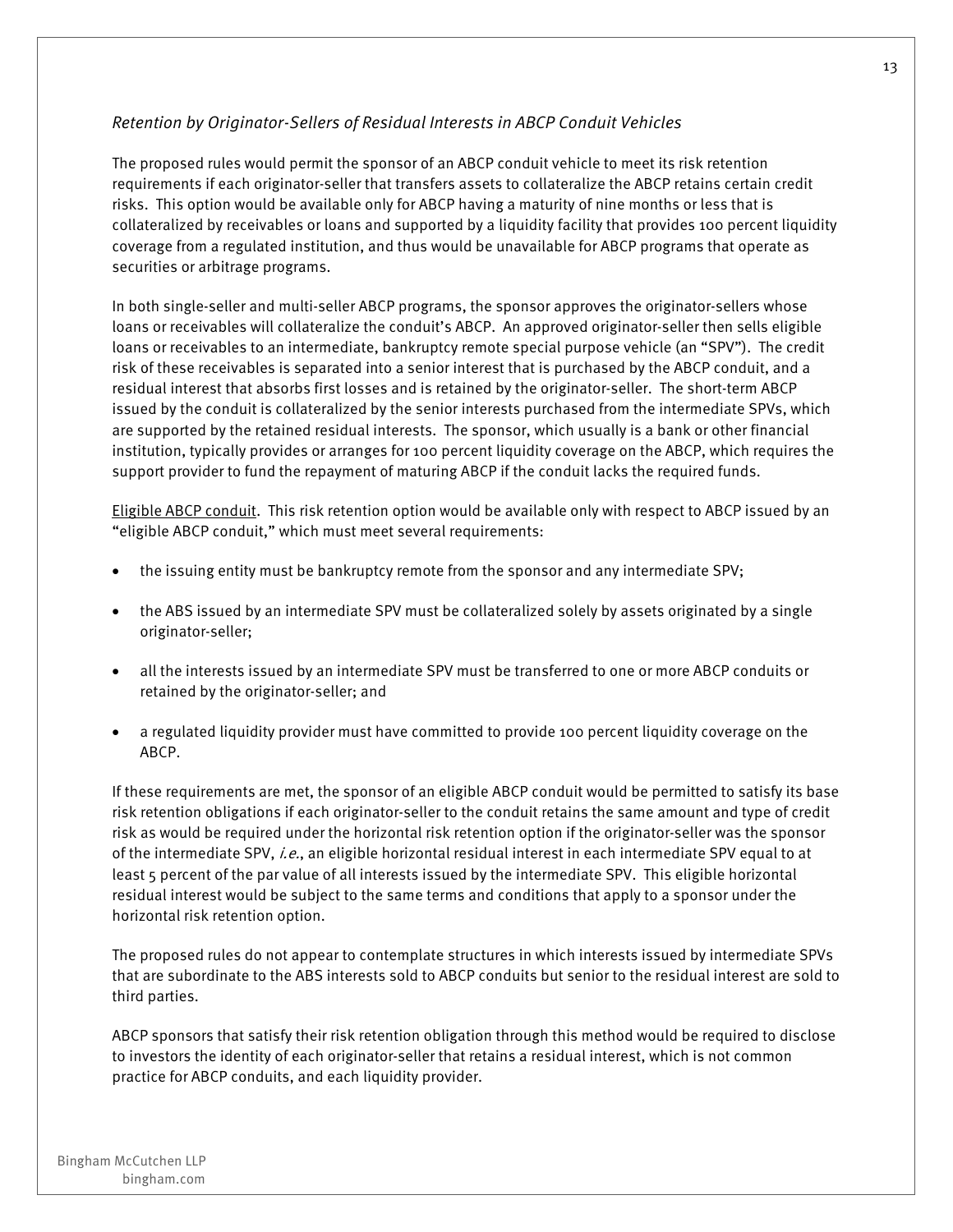Duty to comply. Certain obligations would be imposed directly on the sponsor, including requirements that that the sponsor remain responsible for the originator-sellers' compliance and that the sponsor maintain policies and procedures to monitor that compliance. If the sponsor determines that an originator-seller is noncompliant, the sponsor would be required to promptly notify investors. The proposed rules also would require that the sponsor establish the eligible ABCP conduit, approve its originator-sellers, establish criteria governing the assets that the originator-sellers may sell to an intermediate SPV, approve all intermediate SPV interests to be purchased by the conduit, administer the conduit, and establish and maintain policies and procedures for ensuring that the requirements of the rule are met.

#### *No Additional Risk Retention for ABS Guaranteed by Fannie Mae or Freddie Mac*

The proposed rules contain special provisions regarding credit risk retention requirements for Fannie Mae and Freddie Mac (the "GSEs") while operating under the conservatorship or receivership of the Federal Housing Finance Agency (the "FHFA"), and certain successors to a GSE.

The GSEs fully guarantee the timely payment of principal and interest on their mortgage-backed securities, so they are exposed to the entire credit risk of the underlying mortgage loans. The proposed rules provide that the guarantee of a GSE while operating under the conservatorship or receivership of FHFA with capital support from the United States (and an equivalent guarantee by a successor also operating under the direction and control of FHFA with capital support from the United States) will satisfy the risk retention requirements of Section 15G. Neither the premium capture cash reserve account requirements nor the hedging and financing prohibitions described below would apply to a GSE or its successor.<sup>24</sup>

The NPR notes that the Obama administration and Congress have been considering a variety of proposals to reform the housing finance system and the GSEs, and that the Agencies expect to revisit these provisions after the future of the GSEs becomes clearer. In the short time since publication of the proposed rules by the Agencies, some Republicans and Democrats in Congress have expressed opposition to the exemption of the GSEs from the risk retention requirements of Section 15G.25

#### *Premium Capture Cash Reserve Account*

Securitizers that already are subject to the base credit risk retention requirement also could be subject to an additional risk retention requirement if they seek to monetize excess spread.

In the NPR, the Agencies explain that "in many securitization transactions, particularly those involving residential and commercial mortgages, conducted prior to the financial crisis, sponsors sold premium or interest-only tranches in the issuing entity to investors, as well as more traditional obligations that paid both principal and interest received on the underlying assets. By selling premium or interest-only tranches, sponsors could thereby monetize at the inception of a securitization transaction the 'excess spread' that was expected to be generated by the securitized assets over time." The Agencies define "excess spread" as "the difference between the gross yield on the pool of securitized assets less the cost of financing those

<sup>24</sup> So long as the GSE or its successor is operating under the conservatorship or receivership of FHFA with capital support from the United States.

<sup>25</sup> Rep. Scott Garrett (R., N.J.) has introduced the "GSE Credit Risk Equitable Treatment Act," which is intended to "ensure mortgages held or securitized by Fannie Mae and Freddie Mac and asset-backed securities issued by such enterprises are treated similarly as other mortgages and asset-backed securities for purposes of the credit risk retention requirements." The bill, if enacted, would override any final rules exempting the GSEs from the risk retention requirements. Rep. Barney Frank (D., Mass.), the ranking Democrat on the House Financial Services Committee, has publicly stated that he favors passage of similar legislation.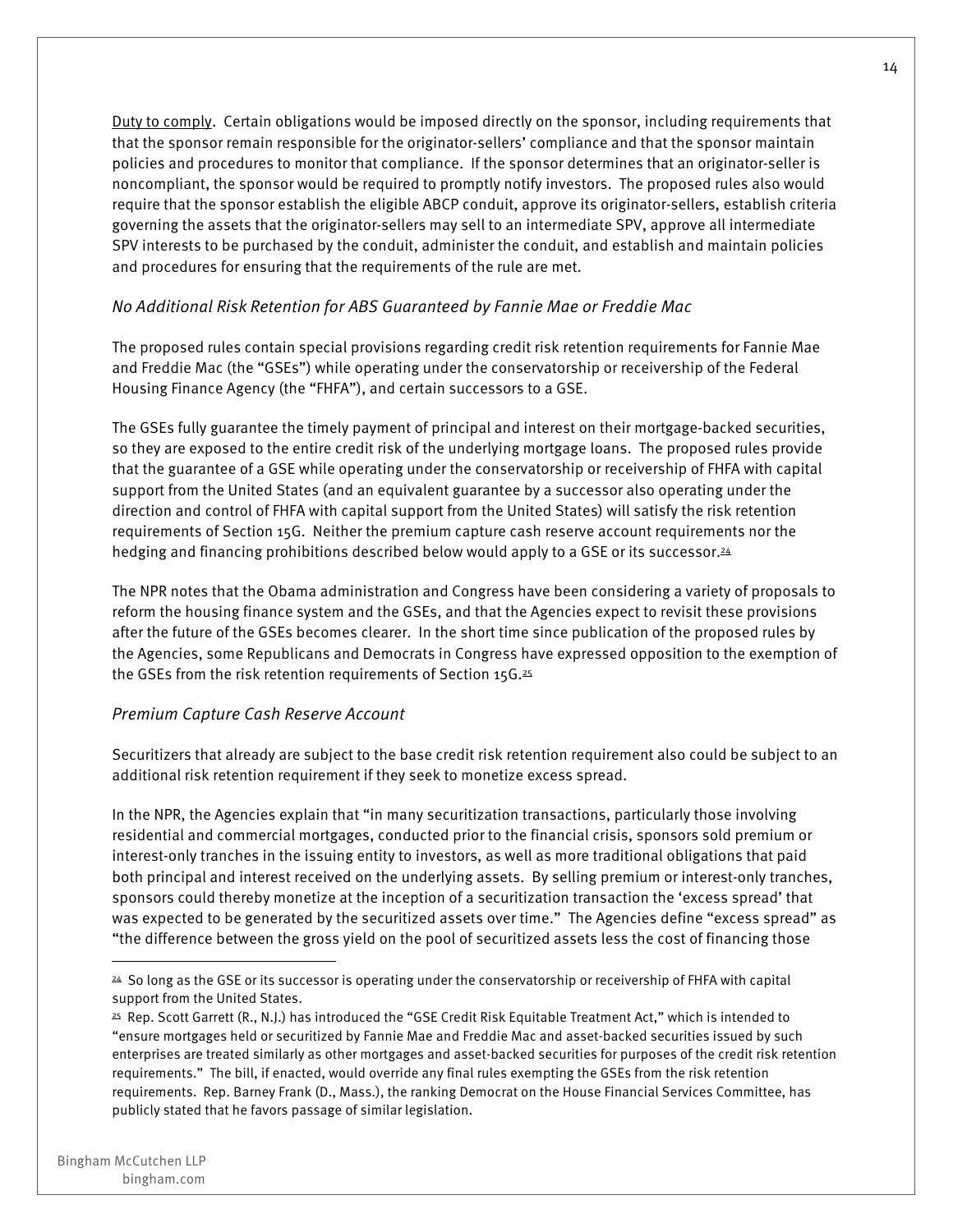assets (weighted average coupon paid on the investor certificates), charge-offs, servicing costs, and any other trust expenses (such as insurance premiums, if any)." By monetizing excess spread before the performance of the securitized assets could be observed and unexpected losses realized, the Agencies say, "sponsors were able to reduce the impact of any economic interest they may have retained in the outcome of the transaction and in the credit quality of the assets they securitized. This created incentives to maximize securitization scale and complexity, and encouraged aggressive underwriting."

In order to "achieve the goals of risk retention," the Agencies propose to capture the premium received on the sale of ABS that monetize the excess spread by requiring that this amount be used to fund a "premium capture cash reserve account" that would bear losses before any class of ABS, including an eligible horizontal residual interest. Otherwise, according to the Agencies, "a sponsor could effectively negate or reduce the economic exposure it is required to retain under the proposed rules" through monetization of excess spread.<sup>26</sup> The Agencies state bluntly in the NPR that as a result of the premium capture requirement they "expect that few, if any securitizations would be structured to monetize excess spread at closing."

The premium capture cash reserve account would be required to be funded at closing in an amount (if any) by which:

• the gross proceeds (net of closing costs paid to unaffiliated parties) from the sale of ABS interests to parties unaffiliated with the sponsor

#### exceed

• 95 percent of the par value of the issuing entity's ABS interests (if credit risk is retained in vertical, horizontal or L-shaped form or as a seller's interest in a revolving asset master trust) or 100 percent of the par value of the issuing entity's ABS interests (if credit risk is retained in the form of a representative sample of securitized assets, by ABCP originator-sellers or by a CMBS B-piece buyer).

The reserve account would be held by the trustee for the issuing entity, and could only be invested in U.S. Treasury bills or FDIC-insured deposits. Other than investment income, amounts in the reserve account could (until all ABS interests have been paid in full or the trust is terminated) be released only to make required payments on ABS interests when the issuing entity has insufficient funds to do so. The determination of whether the issuing entity has sufficient funds must be made before allocation of any losses to an eligible horizontal interest held under the horizontal, L-shaped, ABCP or CMBS B-piece options or (if risk retention is satisfied by retention of a vertical slice, seller's interest or representative sample) before allocation of losses to the class of ABS interests that is in the first loss position or has the most subordinate claim to payment of principal or interest.

An anti-evasion provision would require that gross proceeds be increased by the par value or fair value of any ABS interest transferred to the sponsor, if the sponsor does not intend to hold that ABS interest to maturity or if that ABS interest represents a right to receive "some or all of the interest and no more than a minimal amount of principal payments" and is senior to the most subordinated class. The anti-evasion

<sup>26</sup> The NPR states that prohibiting sponsors from receiving compensation in advance for excess spread income expected to be generated by securitized assets over time "should better align the interests of sponsors and investors and promote more robust monitoring by the sponsor of the credit risk of securitized assets, thereby encouraging the use of sound underwriting in connection with securitized loans." Further, the Agencies say, this prohibition "should promote simpler and more coherent securitization structures."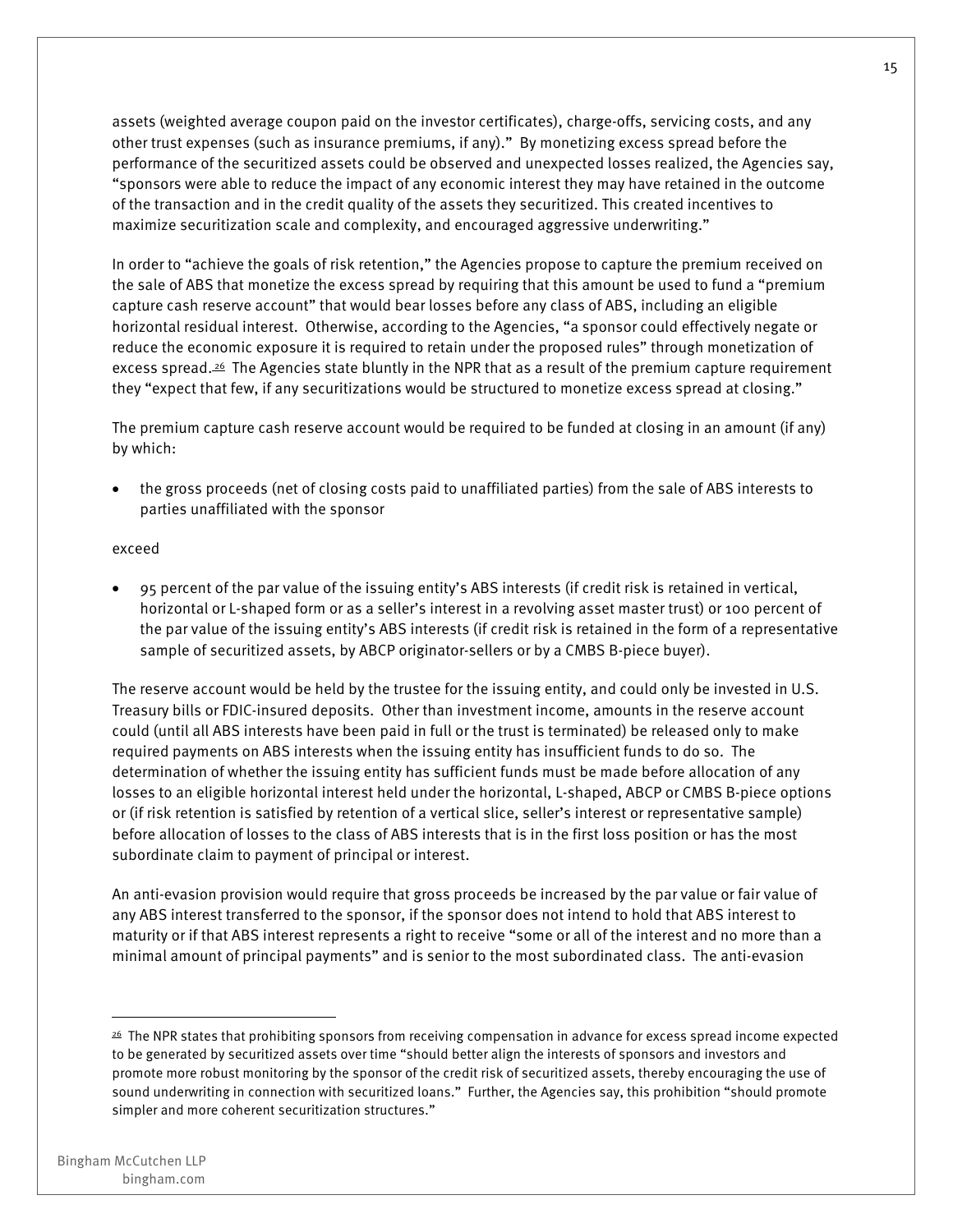provision would not apply to required risk retained in the form of a vertical slice (or the vertical portion of Lshaped retention) if the retained interest does not have a par value.

Sponsors would be required to disclose to investors the amount deposited in the premium capture cash reserve account and the material assumptions and methodology used to determine the fair value of any ABS interest not having a par value that was retained by the sponsor.

#### **Qualified Assets**

Section 15G of the Exchange Act exempts from the risk retention requirements any ABS collateralized solely by QRMs. Section 15G also directs the Agencies to define jointly what constitutes a QRM, "taking into consideration underwriting and product features that historical loan performance data indicate result in a lower risk of default." In addition, Section 15G directs the SEC and the Banking Agencies to adopt separate risk retention rules for ABS backed by commercial real estate loans ("CRE loans"), other commercial loans, auto loans, and any other asset class that they deem appropriate, providing for retention of less than 5 percent credit risk if the loans satisfy underwriting standards developed by the Banking Agencies that indicate low credit risk. The Agencies refer to QRMs and CRE loans, other commercial loans and auto loans that satisfy the criteria for exemption from the credit risk retention requirement as "qualified assets."

#### *Qualified Residential Mortgages*

ABS would be exempt from the risk retention requirement if:

- every loan in the related securitized pool is a QRM and not a class of ABS backed by QRMs (or other assets);
- every loan in the pool currently is less than 30 days delinguent in payment; $27$  and
- the depositor certifies that "it has evaluated the effectiveness of its internal supervisory controls with respect to the process for ensuring that all assets that collateralize the asset-backed security are qualified residential mortgages and has concluded that its internal supervisory controls are effective."

These "internal supervisory controls" must be evaluated for each issuance of ABS relying on the QRM exemption within 60 days prior to the related cut-off date, and a copy of the depositor's certification must be delivered to prospective investors and, upon request, to the Commission and any applicable banking regulator.

As proposed, the requirements for satisfaction of the definition of "qualified residential mortgage" are extensive and strict, as they are intended to ensure that these loans are "of very high credit quality." As stated in the NPR, "[t]he Agencies recognize that many prudently underwritten residential mortgage loans will not meet the proposed definition of a QRM."

The proposed QRM standards address loan characteristics, credit underwriting, servicing and disclosure. The NPR states that the Agencies have sought to make these standards "transparent" and "verifiable." For example, many definitions and terms have been adapted from those used in underwriting standards applicable to loans insured by the Federal Housing Administration. However, it is not clear that compliance with all of the proposed QRM standards would be readily verifiable by a securitizer.

<sup>27</sup> As written, this requirement appears to apply as of the closing date, not the cut-off date.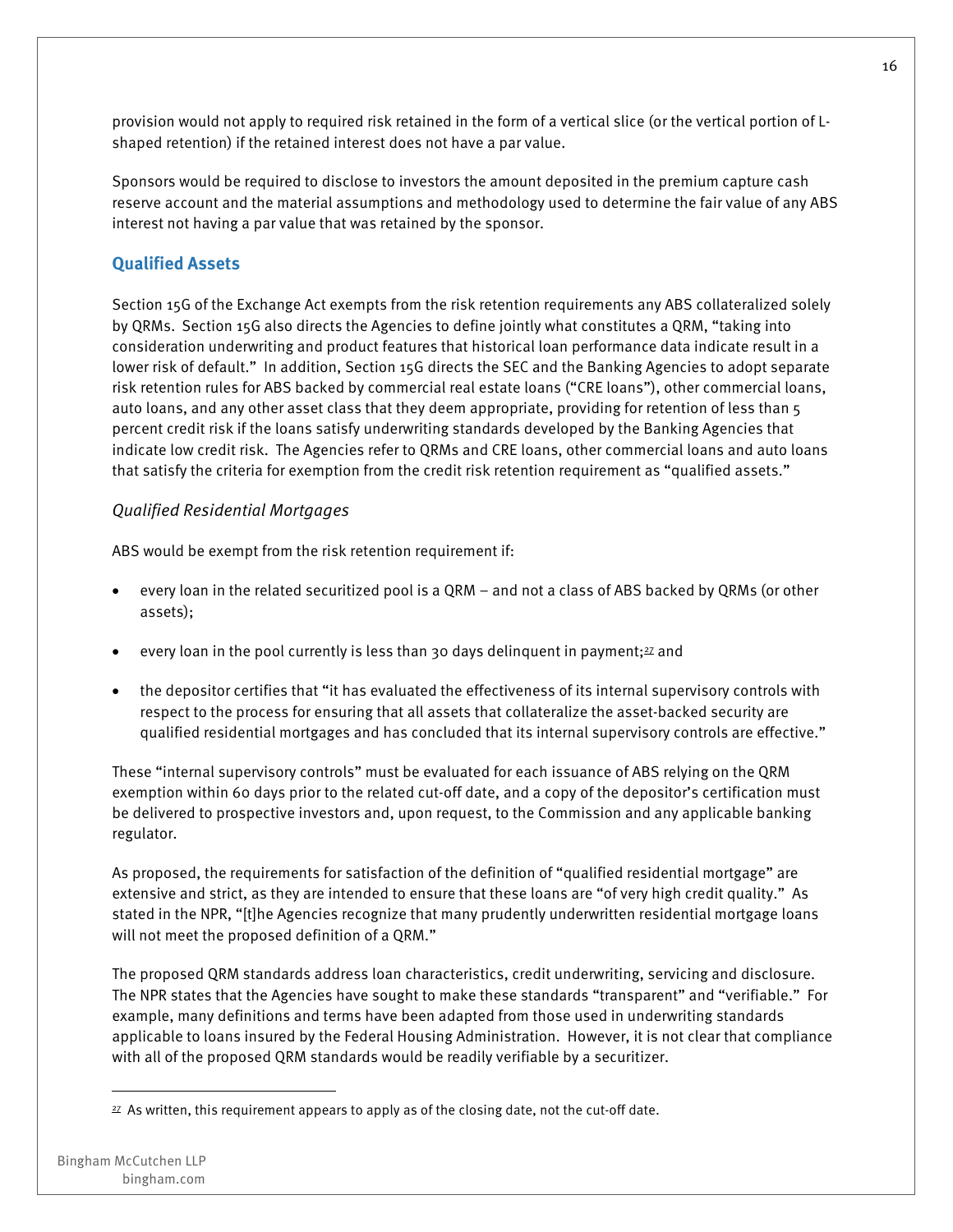Definition. The proposed rules would define "QRM" as a closed-end loan made to purchase or refinance a one- to four-family property, if at least one unit is the principal residence of a borrower and the loan:

- is not :
	- a loan to finance initial construction;
	- a reverse mortgage loan;
	- a temporary or bridge loan with a term of one year or less; or
	- a timeshare plan; and
- satisfies the eligibility criteria described below.

Eligibility. In order to qualify as a QRM, a mortgage loan would be required to satisfy each of the criteria described below, among others.

First lien. The loan must be secured by a perfected first lien on the mortgaged property.

Limitations on subordinate liens. For a loan to purchase a property, there must be no other recorded or perfected liens on the mortgaged property, to the creditor's knowledge, at the time of closing of the loan. The proposed rules would not prohibit subordinate liens in connection with the refinancing of a first lien loan, provided that the combined loan-to-value ratio ("LTV") does not exceed the applicable thresholds described below.

Maximum maturity. The term of the loan must not exceed 30 years.

Borrower's credit history.<sup>28</sup> The creditor must, within 90 days prior to the closing of the loan transaction, verify that the borrower:

- is not currently 30 or more days delinquent in payment on *any* debt;
- has not been 60 or more days delinquent on  $\frac{any}{db}$  debt in the previous two years; and
- has not been in bankruptcy or had any property repossessed, foreclosed on or subject to a short sale in the previous three years. $29$

<sup>28</sup> The Agencies elected not to use a borrower's credit score as a criterion for QRM eligibility because various credit scoring models may be inconsistent and models may change over time. Instead, the Agencies chose to define a set of so-called "derogatory factors" that would disqualify a borrower's mortgage loan from qualifying as a QRM. These factors are "designed to be a reasonable proxy" for credit score thresholds associated with low delinquency rates. The Agencies cite a report by the Board of Governors of the Federal Reserve System showing that the median FICO score is "somewhere between 700 and 749," and that "borrowers with prime fixed-rate mortgages with FICO scores below 700 were substantially more likely" to default than the average of prime fixed rate borrowers. That report concludes that "any major derogatory factor, including being substantially late on any debt payment (not just a mortgage), as well as bankruptcy or foreclosure, would push a borrower's credit score down substantially."

<sup>29</sup> The NPR states that "[t]he Agencies' own analysis, as well as work published in academic journals, indicates that borrower credit history is among the most important predictors of default."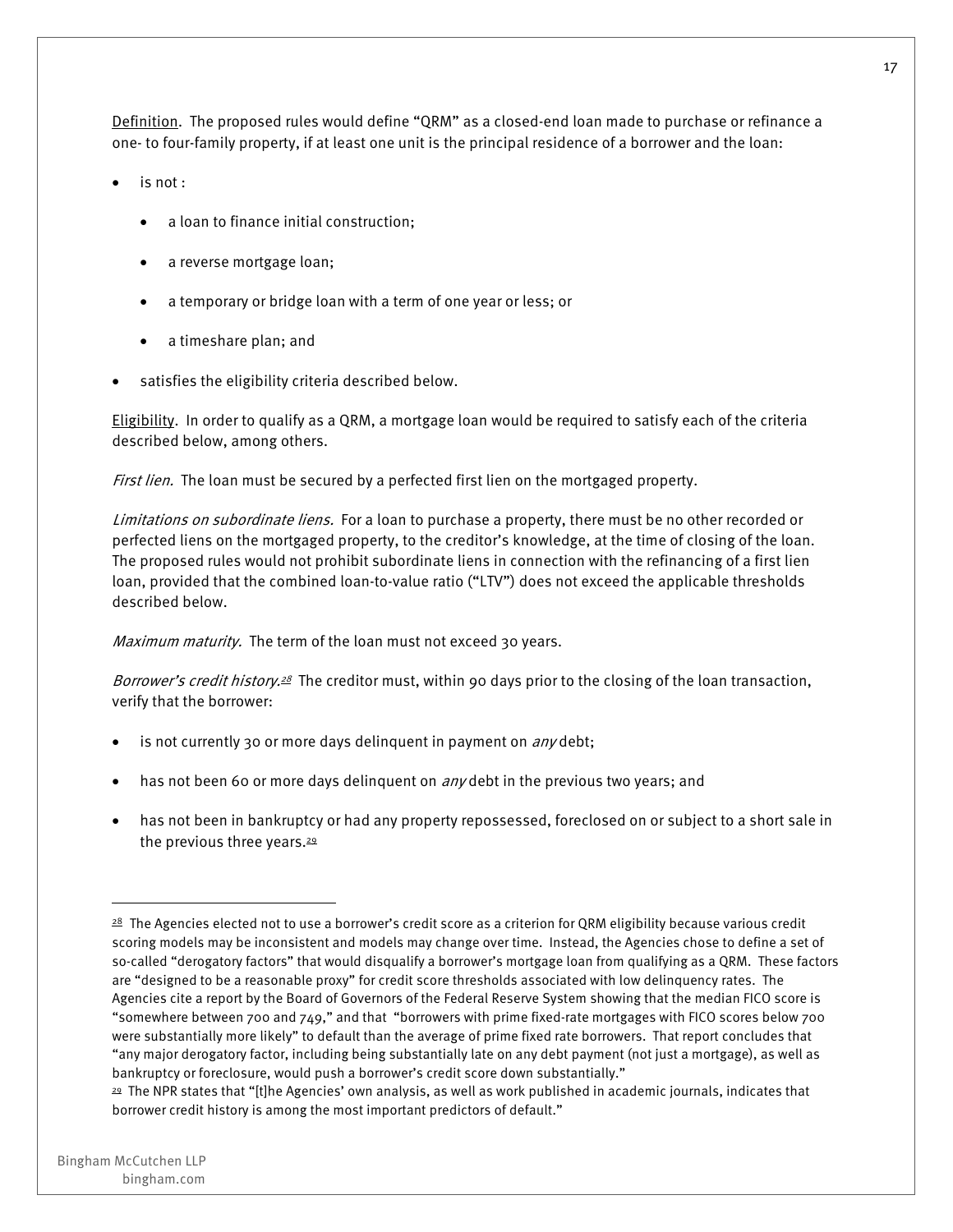The creditor would be deemed to have satisfied these requirements if it obtains at least two credit reports obtained no more than 90 days before the loan closing confirming the above, provided that no subsequent credit report obtained by the creditor before the loan closing contains contrary information.

Payment terms. The loan must not provide for negative amortization, balloon payments, interest-only payments, optional deferral of payments or increases in interest rate or scheduled payments above specified limits,<sup>30</sup> and may not impose a prepayment penalty.

Points and fees. Total points and fees payable by the borrower may not exceed 3 percent of the loan amount.

Borrower debt-to-income ratio. The creditor must verify and document the borrower's income in accordance with specified standards, and determine that as of a date no more than 60 days prior to the closing of the loan transaction the ratio of the borrower's total housing debt<sup>31</sup> (including any other mortgage loans, if the QRM is for refinancing, as well as related taxes, insurance premiums, dues, and other assessments) to gross income does not exceed 28 percent, and the ratio of the borrower's total monthly debt to gross income does not exceed 36 percent.

Loan-to-value ratio. For a loan to purchase a property, the LTV may not exceed 80 percent. The maximum combined LTV is 75 percent for a rate and term refinancing, and 70 percent for a cash-out refinancing. Mortgage insurance could not be considered in calculating the LTV.

Down payment. The borrower must pay at closing, solely from acceptable sources of "borrower funds":

- a down payment equal to 20 percent of the lesser of the appraised value of the mortgaged property and, in the case of a purchase financing, the purchase price, plus
- any closing costs payable by the borrower, plus
- in the case of a purchase financing, any amount by which the purchase price exceeds the appraised value.

Loss mitigation. The loan documents themselves, not merely any related servicing agreement, must include the creditor's commitment to:32

<sup>30</sup> Interest rates on adjustable rate mortgage loans could not increase by more than 2 percent in any twelve month period, or by more than 6 percent over the life of the loan.

<sup>31</sup> For this purpose, calculation of interest payments on loans would be based on the maximum interest rate that could be charged during the first five years of the loan's term.

<sup>32</sup> The Agencies call attention in the NPR to the fact that that there is currently an interagency effort among certain Federal regulatory agencies, including some of the Agencies joining in the proposed rulemaking, to develop national mortgage servicing standards that would apply to all servicers of residential mortgage loans. These standards would apply to residential mortgage loans regardless of whether the mortgage loans are QRMs, are securitized or are held in portfolio by a financial institution. The NPR states that the primary objective of this separate interagency effort is to develop a "comprehensive, consistent, and enforceable set of servicing standards for residential mortgages that servicers would have to meet." The Agencies say that they anticipate requesting comment on proposed servicing standards later this year, with the goal of issuing final standards shortly afterward.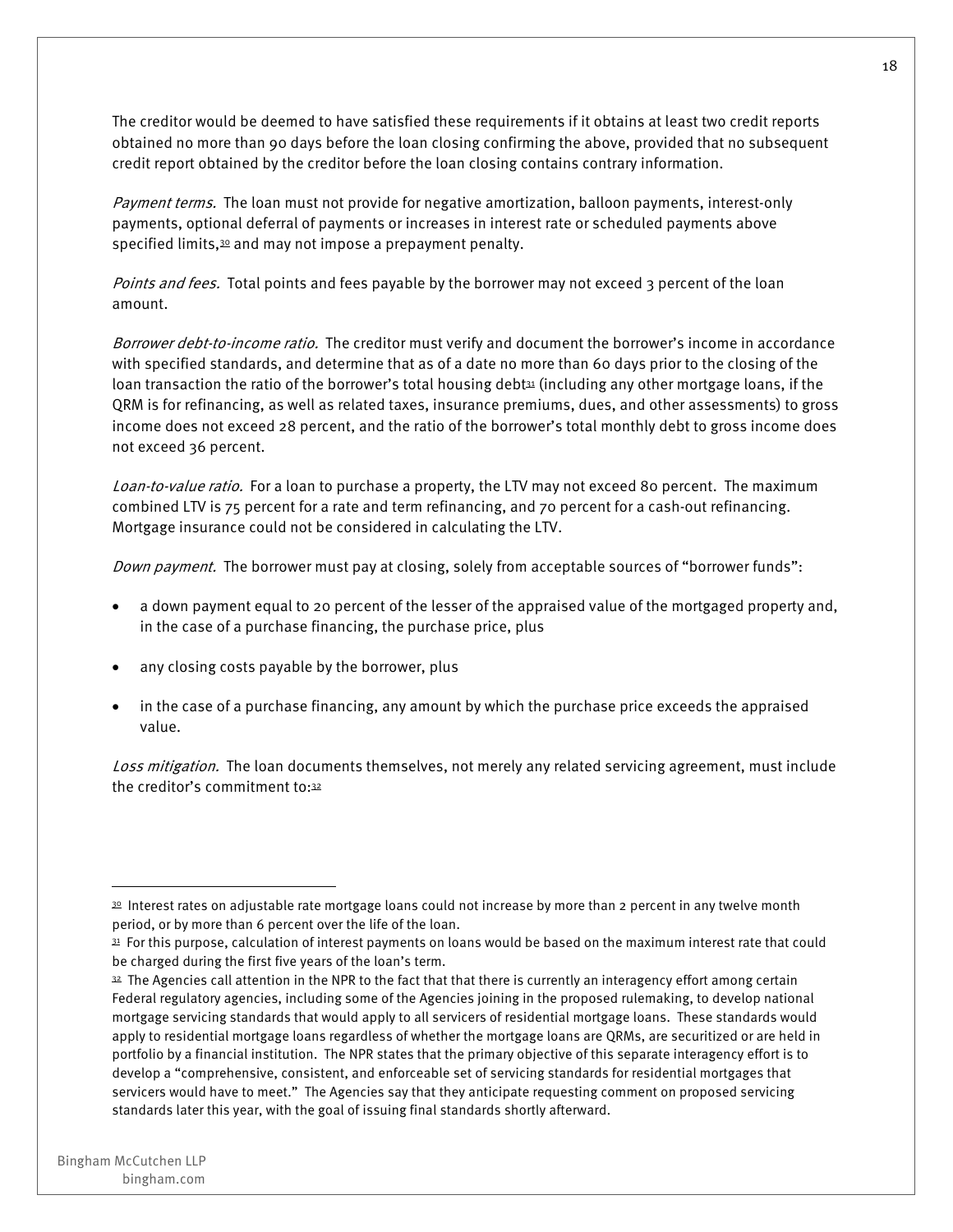- undertake within 90 days following an uncured delinquency, loss mitigation activities, such as a loan modification or alternative loss mitigation if the net present value of the proceeds realized by such action would exceed the net present value of a recovery through foreclosure;
- take into account the borrower's ability to repay and "other appropriate underwriting criteria" in any such loss mitigation activities;
- implement unspecified servicing compensation arrangements that are consistent with the loss mitigation commitment;
- implement procedures for "addressing" any loan owned by the creditor and secured by a subordinate lien on the mortgaged property, and disclose these procedures to investors if the QRM is included in a securitized pool; and
- not transfer servicing rights unless the purchaser or successor servicer agrees to abide by the creditor's loss mitigation commitments.33

QRMs may not be assumable.

Preservation of exemption. If after the closing of a securitization it is discovered that one or more securitized loans does not satisfy all of the QRM criteria, the sponsor would not lose its exemption from the risk retention requirement if:

- the depositor complied with the certification requirement described above;
- within 90 days of discovery of the noncompliance, the sponsor repurchases all affected loans from the trust for a price equal to not less than the unpaid principal balance plus accrued interest; and
- the sponsor promptly notifies securityholders of the noncompliance and the repurchase.

#### *Possible Alternative Approach to the QRM Exemption*

The Agencies request comment on an approach to the QRM exemption that would create a broader definition of a QRM that would include mortgage loans of potentially lower credit quality, but would also impose stricter risk retention requirements for securitizations of residential mortgage loans that do not qualify as QRMs, in an effort to incentivize origination of QRMs. Under this alternative, sponsors could be required to retain more than 5 percent credit risk on securitized pools of non-QRM residential mortgage loans, or could be limited only to vertical risk retention or another specific retention method. The QRM requirements could be modified, in an example provided by the Agencies, as follows:

- for a purchase transaction or a rate and term refinancing, the combined LTV could not exceed 90 percent, and for a cash-out refinancing, the combined LTV could not exceed 75 percent;
- there would be no restriction on subordinate liens;
- the down payment for a purchase could be as low as 10 percent plus any closing costs payable by the borrower;

<sup>33</sup> Although this provision refers to transfer of "servicing rights," it is not clear whether it is intended to address a transfer of servicing responsibility in which servicing rights are not transferred.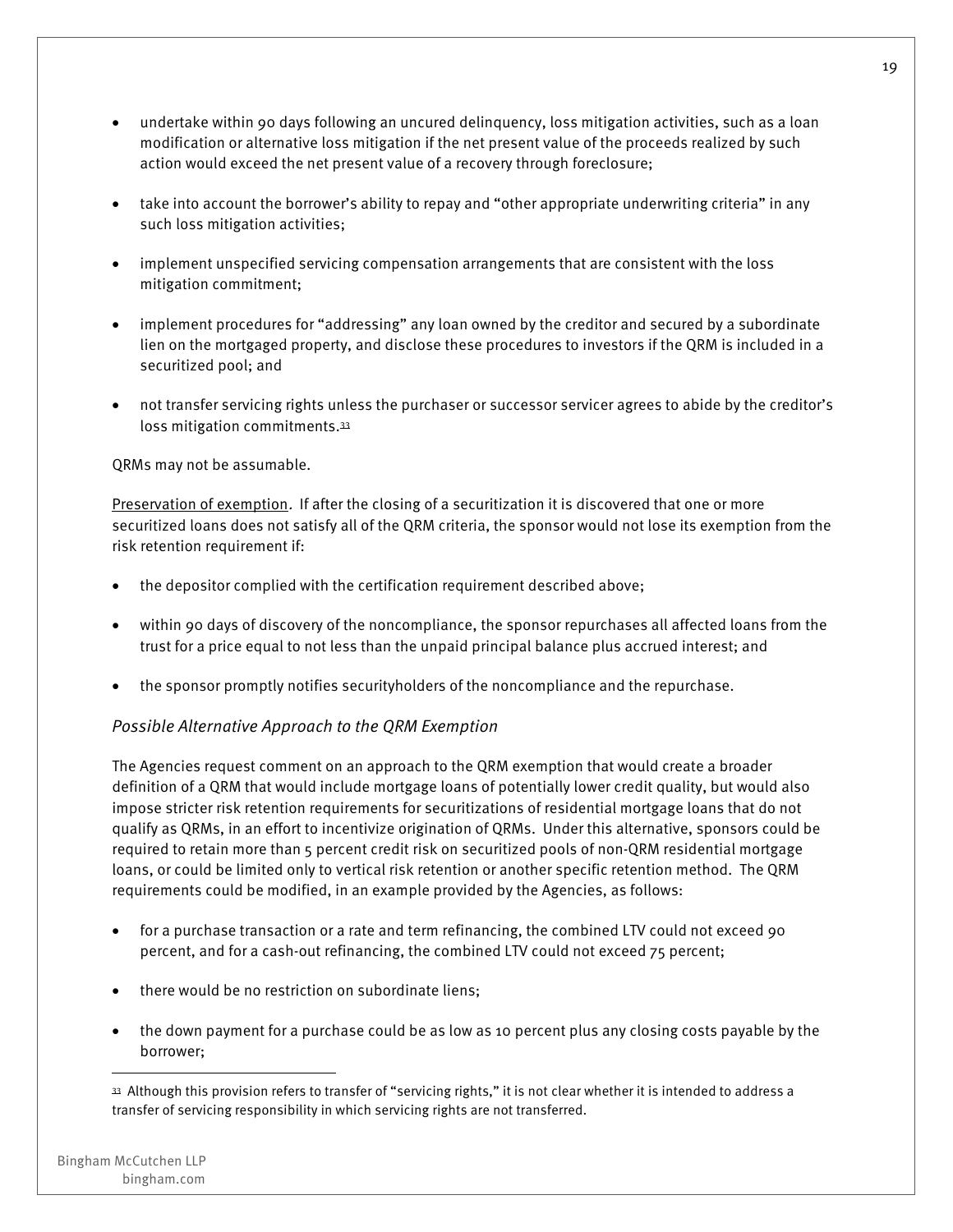- higher debt-to-income ratios would be permitted; and
- mortgage insurance could be considered in determining whether the applicable LTV requirement has been satisfied.

#### *Other Qualified Assets*

The proposed rules include underwriting standards for CRE loans, commercial loans, and consumer automobile loans and would completely exempt ABS backed by qualifying assets from the risk retention requirements.

No underwriting standards were proposed for residential mortgage loans other than those that would qualify as QRMs. Although Section 15G authorized the Commission and the Banking Agencies to develop underwriting standards for non-QRM qualified assets that would be subject to a credit risk retention requirement of "less than 5 percent," the Agencies chose only to propose standards consistent with a complete exemption from the risk retention requirement. The Agencies expressed concern that a risk retention level between zero and 5 percent may not provide sufficient incentive for securitizers to allocate the resources necessary to ensure that the loans would satisfy the required underwriting standards. Section 15G also authorized the identification of additional asset classes that could be subject to a lower credit risk retention requirement, but the Commission and the Banking Agencies chose not to exercise this authority.34

Qualifying commercial loans. The proposed rules define "commercial loan" to mean any secured or unsecured loan to a company or an individual for business purposes, other than a loan to purchase or refinance a one- to-four family residential property, a loan for the purpose of financing agricultural production, or a loan for which the primary source ( $i.e.,$  50 percent or more) of repayment is expected to be derived from rents collected from non-affiliates of the borrower. A qualifying commercial loan would be required to meet the following requirements:

- the creditor must verify the borrower's ability to repay its obligations by taking specified steps, including verifying and documenting the borrower's financial condition as of the two most recent fiscal years, and analyzing the borrower's ability to service its debts during the next two years, based on compliance with a total liabilities ratio of 50 percent or less, a leverage ratio of 3.0 or less, and a debt service coverage ("DSC") ratio of 1.5 or greater;
- the loan payments must be based on straight-line amortization not exceeding five years from the closing date;
- payments must be required at least quarterly for a term not exceeding five years;
- if the loan is collateralized, the collateral must be subject to a first lien security interest and the documentation must include a variety of covenants designed to ensure that the collateral is maintained, insured and available to satisfy the borrower's obligations; and

<sup>34</sup> The NPR states that "many of the other types of ABS issuances are collateralized by assets that exhibit significant heterogeneity, or assets that by their nature exhibit relatively high credit risk. Such factors make it difficult to develop underwriting standards establishing low credit risk that can be, as a practical matter, applicable to an entire class of underlying assets in the manner described under section 15G."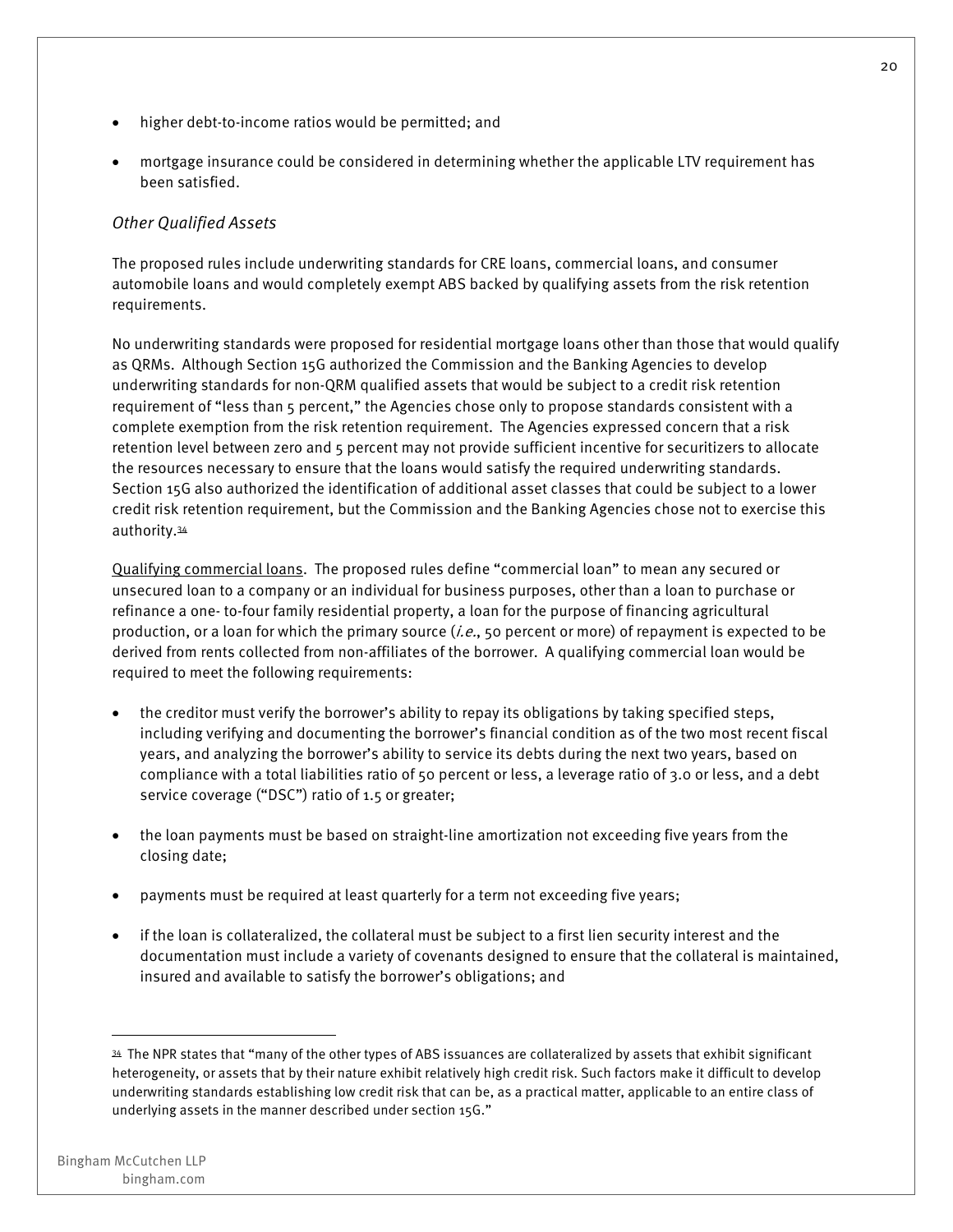• the loan documentation must include several specified covenants that require the provision of financial information and restrict the borrower's ability to incur additional debt or transfer or pledge its assets.

A securitization of qualifying commercial loans could not include a reinvestment period, which would be an impractical limitation for most collateralized loan obligations ("CLOs"). A relatively small portion of CLOs are "static" – not providing for a reinvestment period. In addition, commercial loans typically included in CLO pools would not satisfy one or more of the proposed criteria.

Qualifying CRE loans. The proposed rules would define a "CRE loan" to mean a loan secured by a property with five or more single-family units, or by nonfarm non-residential real property, the primary source (50 percent or more) of repayment for which is expected to be derived from the proceeds of the sale or financing of the property, from or rental income derived from non-affiliates of the borrower. A CRE loan would not include a land development and construction loan, a loan on raw or unimproved land, a loan to a real estate investment trust, or an unsecured loan to a developer.

A qualifying CRE loan would be required to meet the following requirements, among others:

- the creditor must verify the borrower's ability to repay its obligations by taking specified steps, including analyzing the borrower's ability to service all outstanding debt obligations during the next two years, and documenting and verifying that the borrower has satisfied all debt obligations over a lookback period of at least two years;
- the DSC ratio must be 1.7 or greater (which may be reduced to 1.5 or greater on certain properties with a demonstrated history of stable net operating income ("NOI")), consistent with a focus on both the sufficiency of the mortgaged property's NOI less replacement reserves to support the payment of principal and interest over the full term of the CRE loan, as well as the financial condition of the borrower (independent of the property's NOI less replacement reserves) to repay other outstanding debt obligations;
- the CRE loan must have a fixed interest rate, though an adjustable rate may be allowed if the borrower obtains a derivative that effectively results in the payment of a fixed rate;
- the loan payments must be based on straight-line amortization not exceeding 20 years from the closing date, with payments required at least monthly over a term of at least 10 years;
- the combined LTV must be 65 percent or less, though in certain cases where very low capitalization rates are used, the maximum ratio is limited to 60 percent;
- the creditor must obtain an appraisal prepared no more than 6 months before the origination date and must conduct an environmental risk assessment of the property;
- the property must be subject to a first lien security interest;
- the documentation must include a variety of covenants designed to ensure that the collateral is maintained and available to satisfy the borrower's obligations, including a covenant to comply with all legal obligations with respect to the property; and
- the documentation must include covenants that require the provision of financial information (including leasing and rent-roll activity) and restrict the borrower's ability to incur additional debt secured by the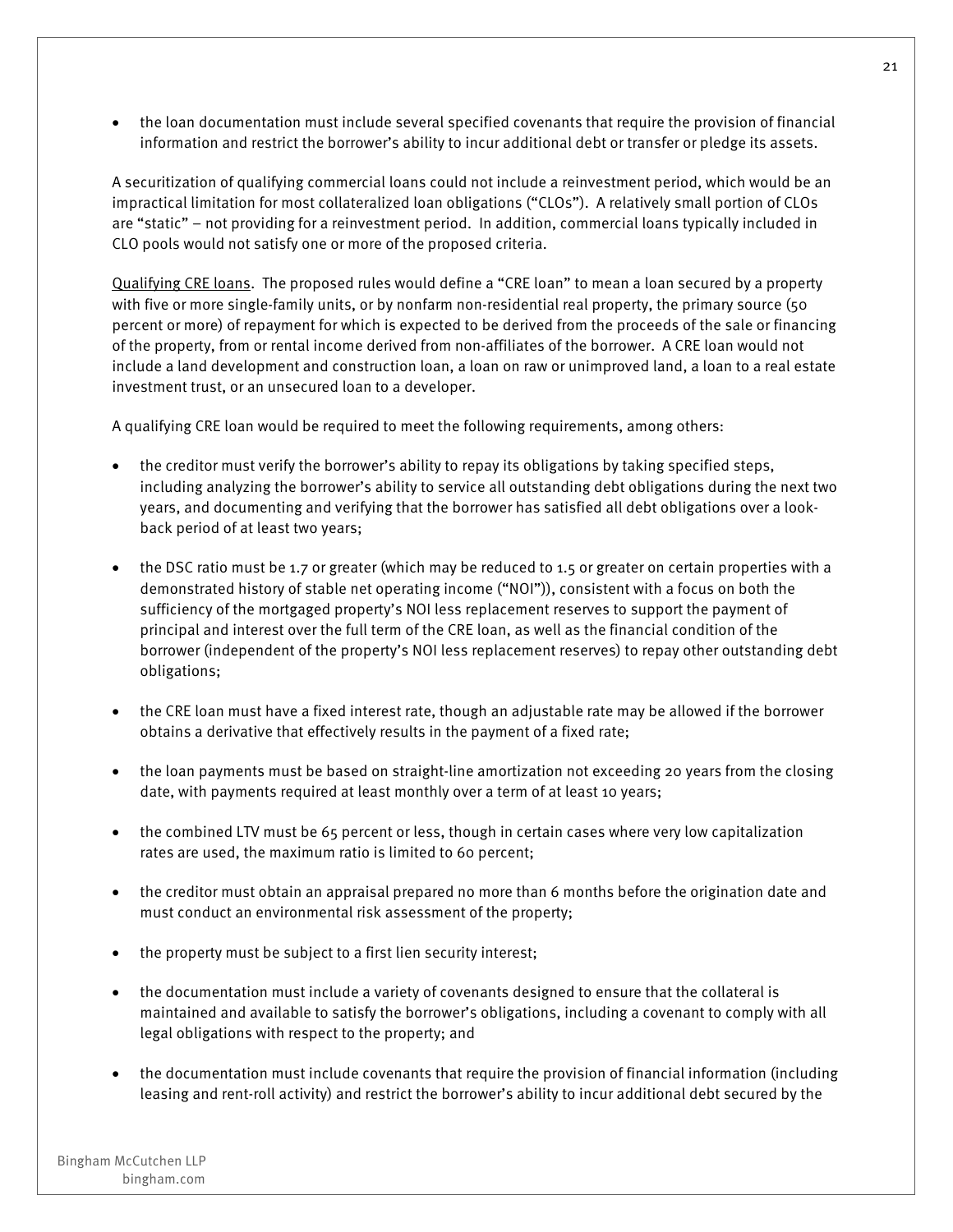mortgaged property (even on a subordinated basis) or transfer or pledge the property, other than loans to finance the purchase of machinery and equipment that is pledged as additional collateral for the CRE loan.

Qualifying automobile loans. The proposed rules would define an "automobile loan" as a loan to an individual to finance the purchase of, and secured by a first lien on, a passenger car or other passenger vehicle, such as a minivan, van, sport-utility vehicle, pickup truck, or similar light truck, for personal, family, or household use.35 An automobile loan would not include any loan to finance fleet sales, a cash loan secured by a previously purchased automobile, a loan to finance the purchase of a commercial vehicle or farm equipment that is not used for personal, family or household purposes, any lease financing, or a loan to finance the purchase of a vehicle with a salvage title. A qualifying auto loan could be for a new or used vehicle.

A qualifying auto loan would be required to have the following characteristics, among others:

- the creditor must verify the borrower's ability to repay its obligations by taking specified steps, including verifying and documenting that the borrower is not currently 30 days or more past due on any debt obligation and has not been 60 days or more past due on any debt obligation within the past 24 months, as well as other credit standards similar to those required for a QRM;
- the borrower's monthly debt-to-income ratio may not exceed 36 percent, as would be required for QRMs;
- in an effort to encourage the use of consistent underwriting standards, the creditor must verify and document the borrower's income and debt obligations using a variety of specified methods, though (similar to QRMs) the creditor may satisfy these requirements regarding the borrower's credit history by obtaining at least two credit reports on the borrower, so long as there is no subsequent credit report obtained before closing that indicates that the borrower did not meet any applicable requirements;
- the loan must have a fixed interest rate;
- loan payments must be based on straight-line amortization not exceeding five years, with monthly payments the first of which must be due within 45 days after the closing date;
- the borrower may not be permitted to defer repayment of principal or interest;
- for a new vehicle, the loan term may not exceed 5 years from the closing date, and for a used vehicle, the sum of the loan term and the difference between the current model year and the vehicle's model year cannot exceed 5 years; and
- the borrower must make a minimum down payment (including any trade-in allowance) that is sufficient to pay all title, tax, and registration fees, all dealer-imposed fees, and 20 percent of the purchase price of the automobile.36

<sup>35</sup> Motorcycles appear not to be included.

<sup>36</sup> Under the proposed rules, the purchase price of a new automobile is the net amount the consumer paid after any manufacturer, dealer, or financing incentive payments or cash rebates are applied. The purchase price of a used automobile is the lesser of the actual purchase price and the value of the automobile (as determined by a nationally recognized automobile pricing agency, such as N.A.D.A. or Kelley Blue Book).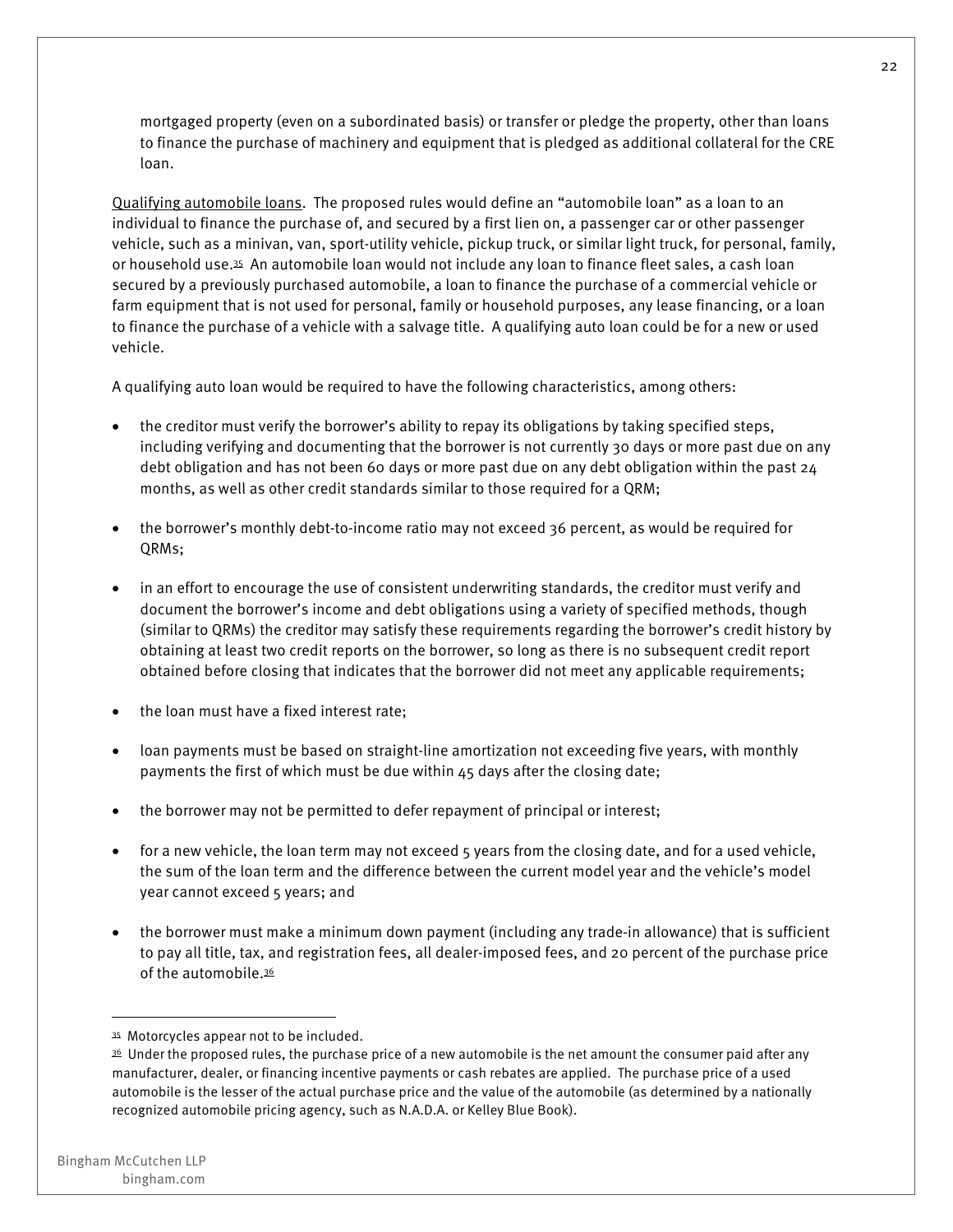Depositor certification; preservation of exemption. For a securitizer to qualify for zero percent risk retention for qualified commercial loans, CRE loans or automobile loans, the depositor would be required to certify that "it has evaluated the effectiveness of its internal supervisory controls with respect to the process for ensuring that all assets that collateralize the asset-backed security" meet the applicable underwriting standards.

If after the closing of a securitization it is discovered that one or more securitized loans does not satisfy all of the applicable criteria, the sponsor would not lose its exemption from the risk retention requirement if:

- the depositor complied with the certification requirement described above;
- within 90 days of discovery of the noncompliance, the sponsor repurchases all affected loans from the trust for a price equal to not less than the unpaid principal balance plus accrued interest; and
- the sponsor promptly notifies securityholders of the noncompliance and the repurchase.

#### **Other Exemptions**

Various portions of Section 15G require or permit the Agencies to adopt other exemptions from the risk retention requirements for certain types of ABS transactions. The Agencies have proposed the following exemptions:

- any securitization transaction collateralized solely (other than cash or cash equivalents) by residential, multifamily, or health care facility mortgage loan assets that are insured or guaranteed as to payment of principal and interest by the United States or an agency of the United States;<sup>37</sup>
- any securitization transaction in which the ABS are insured or guaranteed as to payment of principal and interest by the United States or an agency of the United States and collateralized solely (excluding cash and cash equivalents) by residential, multifamily, or health care facility mortgage loan assets, or interests in such assets;<sup>38</sup>
- any securitization transaction in which the ABS are collateralized solely (excluding cash and cash equivalents) by obligations issued by the United States or an agency of the United States, collateralized solely (excluding cash and cash equivalents) by assets that are *fully* insured or guaranteed as to the payment of principal and interest by the United States or an agency of the United States, or *fully* guaranteed as to the timely payment of principal and interest by the United States or any agency of the United States;
- any securitization transaction that is collateralized solely (excluding cash and cash equivalents) by loans or other assets made, insured, guaranteed, or purchased by any institution that is supervised by the Farm Credit Administration, including the Federal Agricultural Mortgage Corporation; and
- ABS that are issued or guaranteed by any state of the United States, or by any political subdivision of a state or territory, or by any public instrumentality of a state or territory that is exempt from the

<sup>37</sup> Fannie Mae, Freddie Mac, and the Federal Home Loan Banks are specifically deemed not to be agencies of the United States.

 $38$  *E.g.*, Ginnie Mae securitizations.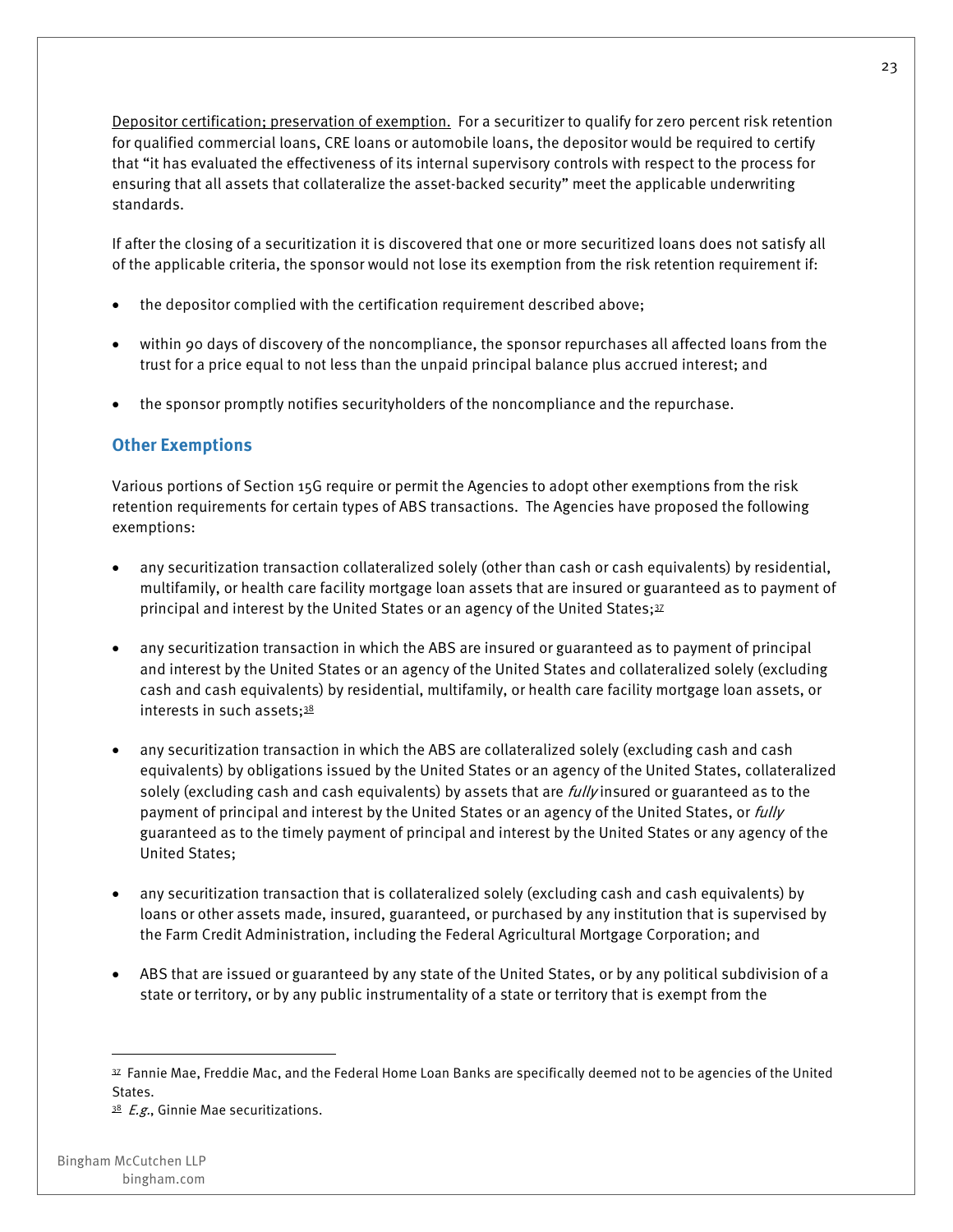registration requirements of the Securities Act under Section 3(a)(2), or that are defined as "qualified scholarship funding bonds" in Section 150(d)(2) of the Internal Revenue Code of 1986, as amended.

It does not appear that any proposed exemption would cover student loans originated under the Federal Family Education Loan Program ("FFELP"). Most FFELP loans are guaranteed only as to 97 percent of principal and interest, for loans originated from July 1, 2006 to July 1, 2010, or 98 percent, for loans originated from October 1, 1993 to July 1, 2006, and therefore would not appear to qualify as "fully" guaranteed, absent further guidance from the Agencies.

#### *Resecuritizations*

Most resecuritizations would be subject to the risk retention requirements, even if the sponsors of the underlying securities had already complied with the risk retention rules in the securitization of the underlying assets. Repackagings of corporate debt would also be subject to risk retention.

The proposed rules would provide a narrow exemption from the risk retention requirements for resecuritizations under two conditions:

- the transaction must be collateralized solely by existing ABS issued in a securitization for which credit risk was retained as required under the rule or which was exempted from the credit risk retention requirements of the rule ("15G-compliant"); and
- the transaction must involve the issuance of only a single class of ABS interests and provide for the pass-through of all principal and interest payments received on the underlying ABS (net of the issuing entity's expenses).

Sponsors of resecuritizations that are not structured purely as single-class pass-through securities would be required to meet the credit risk retention requirements with respect to those resecuritizations unless another exemption is available, regardless of whether the sponsor of the underlying ABS retained the required credit risk or qualified for an exemption. Therefore, resecuritizations that re-tranche the credit risk or the prepayment risk of the underlying ABS, or that are structured to achieve a sequential paydown of tranches, would not be exempted. Also, private-label ABS issued before the effective date of the final rules typically will not be 15G-compliant, so resecuritizations of these securities would not be eligible for the limited exemption even if they are structured as single-class pass-through securities.

#### **Limitations on Hedging, Financing and Transfer of Retained Interests**

In general, sponsors would be prohibited from transferring or hedging an interest that it is required to retain under the proposed rules, or financing the retained interest on other than a full recourse basis. Third parties that retain any required risk as described above would generally be subject to similar requirements.

A sponsor would be permitted to transfer a retained interest to an affiliate whose financial statements are consolidated with those of the sponsor.

#### *Hedging of Retained Interests*

Neither a sponsor nor its consolidated affiliate would be permitted to enter into any transaction or agreement if payments on a related financial instrument, derivative or other position are materially related to the credit risk of any ABS interests that the sponsor or affiliate is required to retain, and the position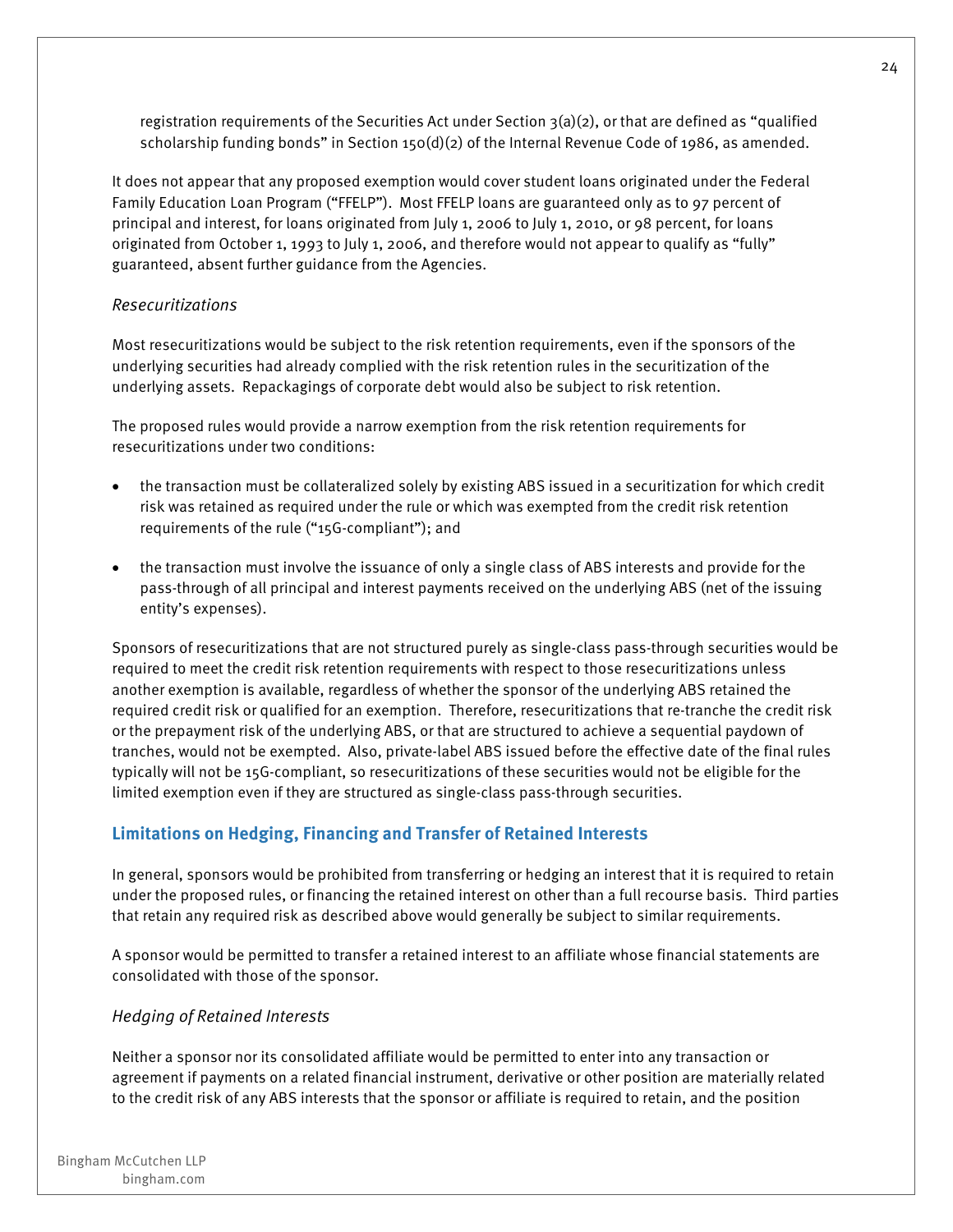would in any way limit the financial exposure of the sponsor to the credit risk of interests it was required to retain.

Permitted hedging would include:

- hedges related to interest rates, currency exchange rates or home prices, or tied to other sponsors' securities; and
- credit hedges involving instruments tied to an index that includes ABS, provided that:
	- any class of ABS interests in an issuing entity as to which the sponsor was required to retain risk represents no more than 10 percent of the dollar-weighted average of all instruments in the index; and
	- all classes of ABS interests in all issuing entities as to which the sponsor was required to retain risk represent no more than 20 percent of the dollar-weighted average of all instruments in the index.

Issuing entities' hedging activities would be similarly limited.39 Any credit protection or hedge obtained by an issuing entity could not limit the financial exposure of the sponsor on any interest required to be retained. For example, a credit insurance policy to cover losses on ABS interests or on a pool of securitized assets could not benefit the retained interest. However, it appears that asset-level insurance or guarantees generally would be permitted.40

#### *Financing of Retained Interests*

Neither a sponsor nor its consolidated affiliate could pledge an interest it is required to retain as collateral for any financing (including a transaction structured as a repurchase agreement) $41$  unless the financing is full recourse to the borrower. The Agencies note in the NPR that if a sponsor or consolidated affiliate were to default under such a financing or otherwise permitted a pledged retained interest to be taken by the lender, the borrower would have violated the prohibitions on transfer of retained interests.

#### **Disclosure Requirements**

The proposed rules require that a variety of disclosures be provided to prospective investors "a reasonable period of time prior to the sale" of the ABS and, upon request, be provided to the applicable regulators.

For sponsors electing the horizontal, vertical or L-shaped risk retention options, sponsors would be required to provide information regarding the form of risk retention, the amount of the interest retained by the sponsor or any other party, the material assumptions and methodology used in determining the aggregate amount of ABS interests issued, including those relating to estimated cash flows and the discount rate

<sup>39</sup> Issuing entities, however, would not be considered to be consolidated affiliates of the sponsor for purposes of restrictions applicable to such affiliates.

<sup>40</sup> The NPR notes as an example that the proposed rules would not prohibit loan-level mortgage insurance obtained by a borrower in connection with the origination of a mortgage loan.

<sup>41</sup> Although the proposed rules would prohibit sale of an interest required to be retained, the proposed rules contemplate financings in the form of repurchase agreements.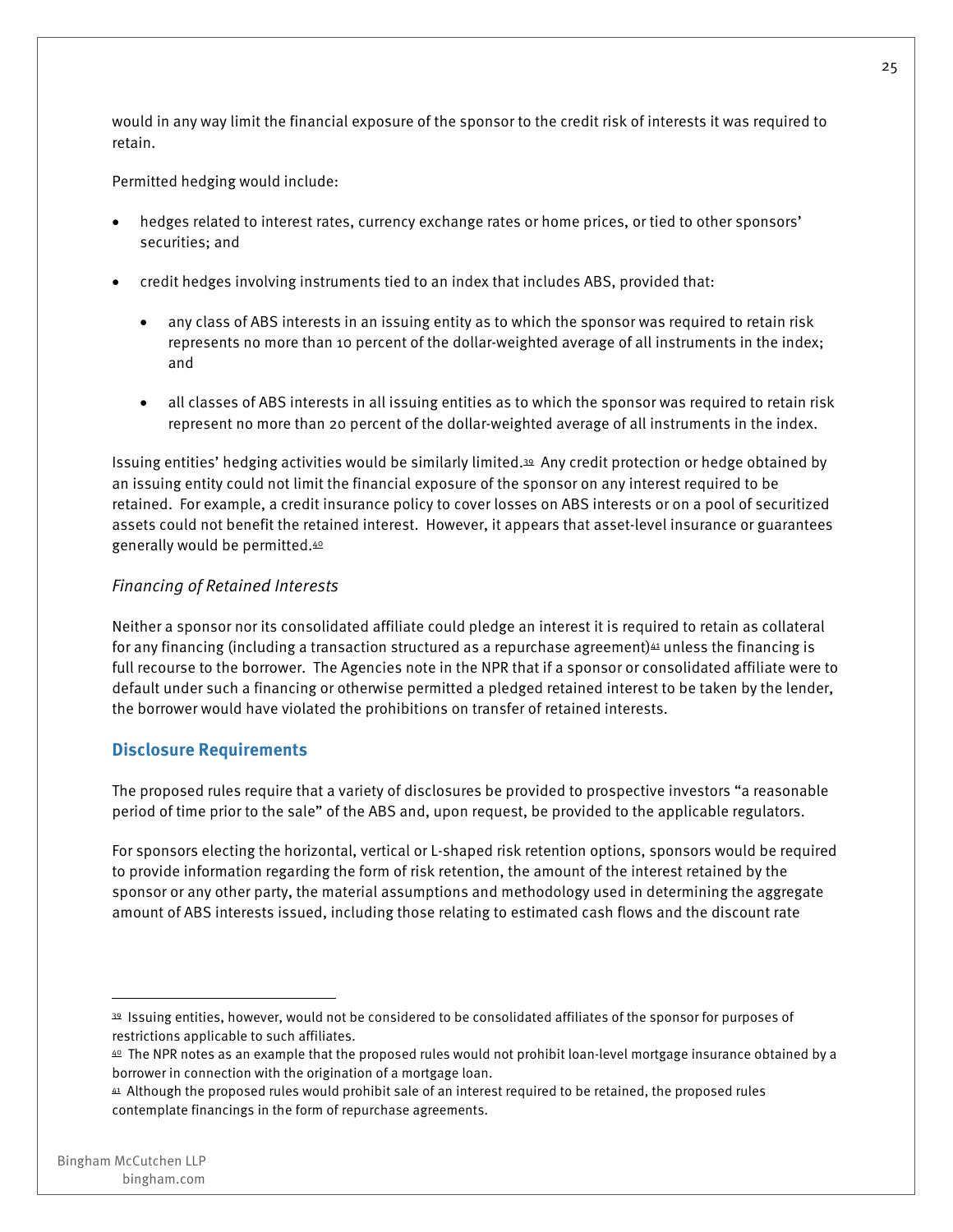used, $42$  and (for the horizontal option and the horizontal component of the L-shaped option) the material terms of the interest retained.

If vertical or horizontal risk is allocated to an originator, the sponsor would be required, in addition to providing the other applicable information described above, to identify the originator and the amount and form of risk it retains.

If the risk retention requirement is satisfied through retention of a representative sample of the designated pool, disclosure would be required regarding the amount of assets in both the designated pool and the representative sample, material characteristics of the designated pool, the policies and procedures used by the sponsor to ensure compliance with the applicable requirements described above, confirmation of receipt of the required agreed-upon procedures report, and the material assumptions and methodology used in determining the aggregate amount of ABS interests issued. Detailed disclosure would be required with respect to the representative sample pool "in the same form, level and manner" as is provided regarding the securitized assets. For each distribution date, sponsors would be required to provide to investors a comparison of the performance of the retained sample with the performance of the pool assets.

For a revolving asset master trust with respect to which the risk retention requirement is satisfied through retention of a seller's interest, the sponsor would be required to disclose the amount of the seller's interest retained by the sponsor and the amount that the sponsor is required to retain under the rule, the material terms of the seller's interest, and the material assumptions and methodology used in determining the aggregate amount of ABS interests issued.

For CMBS with respect to which the risk retention requirement is satisfied through retention of an eligible horizontal residual interest by a third party, the sponsor would be required to identify the B-piece buyer, describe the amount of the interest retained by that party, the price paid, the material terms of the retained interest, and the B-piece buyer's experience in investing in CMBS, and provide any other information about the B-piece buyer "that is material to investors in light of the circumstances of the particular securitization transaction." Disclosure also would be required regarding loan-level representations and warranties, whether any of the securitized loans do not comply with those representations and warranties, and what factors were used in determining that the affected loans should be included in the securitized pool notwithstanding such noncompliance.43

For ABCP with respect to which the risk retention requirement is satisfied by an originator-seller's retention of a residual interest, sponsors would be required to disclose to investors the identity of each originatorseller that retains a residual interest and each liquidity provider, and describe the form, amount and nature of each residual interest and the liquidity coverage.

For securities guaranteed by Fannie Mae or Freddie Mac as to which the risk retention requirement is satisfied by that guarantee, the sponsor would be required to describe the manner in which it met its credit risk retention requirement.

<sup>42</sup> Other assumptions that would likely be material, according to the Agencies, include estimated default rate, prepayment rate, the time between default and recoveries on the underlying assets, and interest rate projections for assets with variable interest rates. In the NPR, the Agencies expressed concern that "[d]epending on the circumstances, a sponsor may have an incentive to inflate the value of the underlying collateral and the ABS supported by such collateral (for example, to increase the proceeds from the securitization transaction) or to underestimate the value of such collateral and ABS (for example, to reduce the sponsor's risk retention requirement)."

<sup>43</sup> What the Agencies intended here is unclear. It is possible that this disclosure item was intended to address loan underwriting criteria rather than representations and warranties.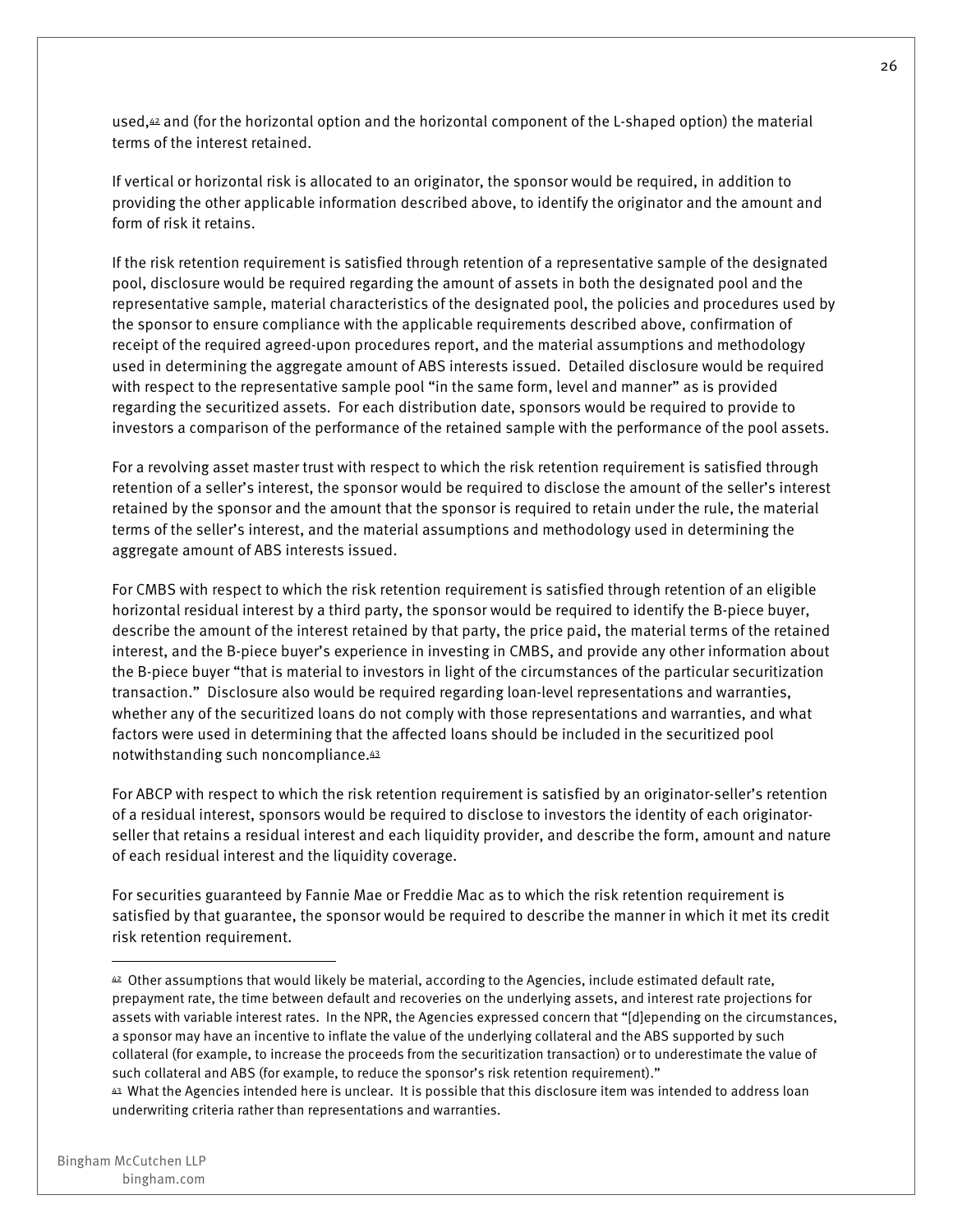#### **Safe Harbor for Foreign Transactions**

The proposed rules include a safe harbor for certain foreign transactions. Under the safe harbor, the risk retention requirements would not apply to a securitization transaction if:

- the securities are not required to be and are not registered under the Securities Act;
- no more than 10 percent of the dollar value by proceeds (or equivalent if sold in a foreign currency) of all classes of ABS interests are sold to U.S. persons<sup>44</sup> or for the account or benefit of U.S. persons;
- neither the sponsor nor the issuing entity is organized under the laws of the U.S. or a U.S. state or territory, or is an unincorporated branch or office located in the U.S. of an entity not organized under the laws of the U.S. or a U.S. state or territory (a "U.S.-located entity"); and
- no more than 25 percent of the assets were acquired by the sponsor, directly or indirectly, from any consolidated affiliate of the sponsor or issuing entity that is a U.S.-located entity.

The safe harbor would not be available for any transaction or series of transactions that technically complies with the safe harbor but is part of a plan or scheme to evade the risk retention requirements of Section 15G and the proposed rules.

<sup>44 &</sup>quot;U.S. person" has substantially the same meaning as under Rule 902(k) of Regulation S.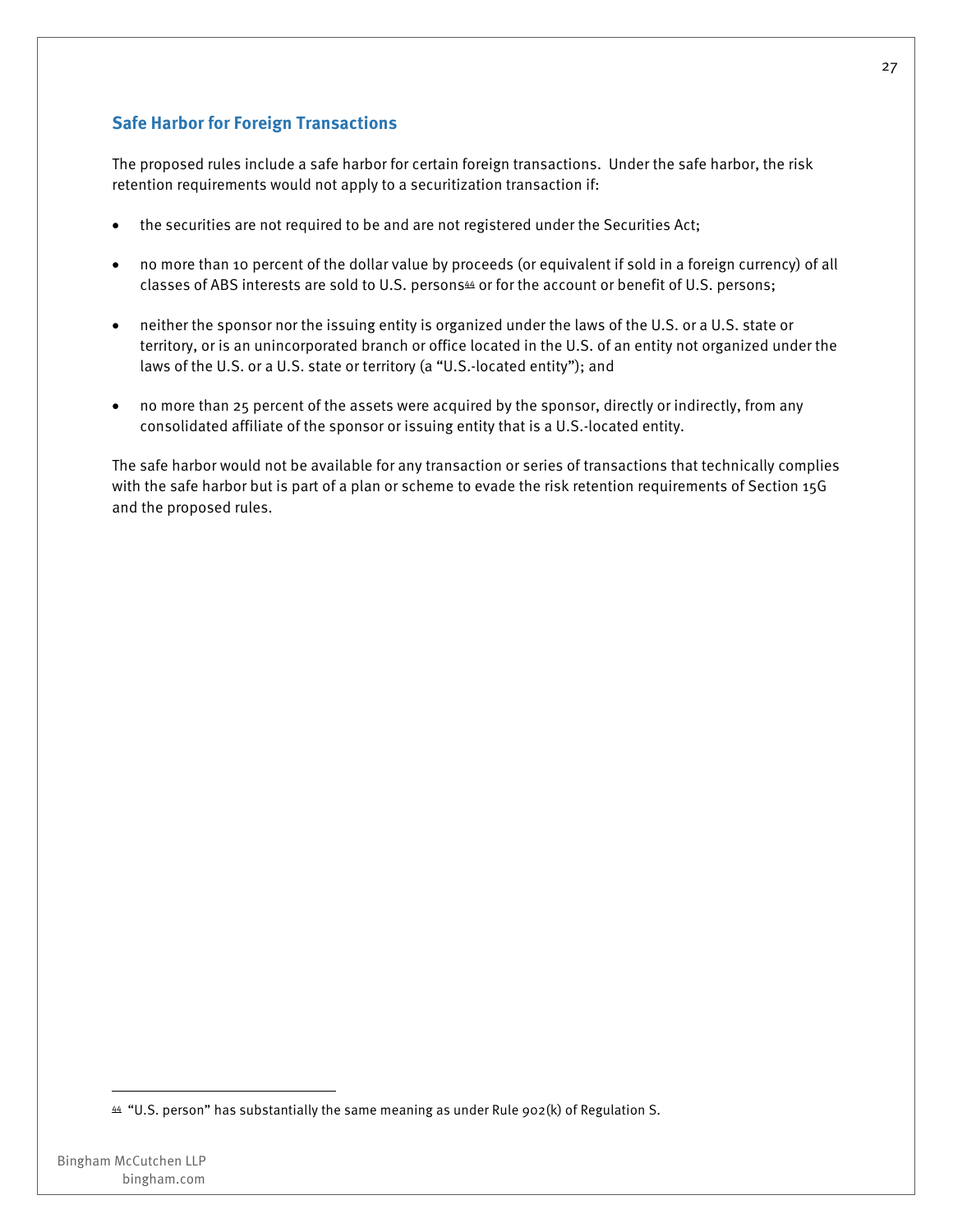This memorandum was authored by Edward E. Gainor and Charles A. Sweet. For assistance, please contact any of the following lawyers:

John Arnholz, Partner, Structured Transactions john.arnholz@bingham.com, 202.373.6538

Reed D. Auerbach, Practice Group Leader, Structured Transactions reed.auerbach@bingham.com, 212.705.7400

Michael P. Braun, Partner, Structured Transactions michael.braun@bingham.com, 212.705.7540

Edward E. Gainor, Partner, Structured Transactions edward.gainor@bingham.com, 202.373.6737

Robert J. Gross, Partner, Structured Transactions robert.gross@bingham.com, 202.373.6106

Laurence B. Isaacson, Partner, Structured Transactions laurence.isaacson@bingham.com, 212.705.7501

Jeffrey R. Johnson, Partner, Structured Transactions jeffrey.johnson@bingham.com, 202.373.6626

Matthew P. Joseph, Partner, Structured Transactions matthew.joseph@bingham.com, 212.705.7333

Steve Levitan, Partner, Structured Transactions steve.levitan@bingham.com, 212.705.7325

Edmond Seferi, Partner, Structured Transactions edmond.seferi@bingham.com, 212.705.7329

Vincent Sum, Partner, Structured Transactions vincent.sum@bingham.com, +852.3182.1756

Charles A. Sweet, Partner, Corporate, M&A and Securities charles.sweet@bingham.com, 202.373.6777

Robert C. Wipperman, Partner, Structured Transactions robert.wipperman@bingham.com, 212.705.7701

Roger P. Joseph, Practice Group Leader, Investment Management; Co-chair, Financial Services Area roger.joseph@bingham.com, 617.951.8247

Edwin E. Smith, Partner, Financial Restructuring, Co-chair, Financial Services Area edwin.smith@bingham.com, 617.951.8615

Neal E. Sullivan, Practice Group Leader, Broker-Dealer; Co-chair, Financial Services Area neal.sullivan@bingham.com, 202.373.6159

Bingham McCutchen LLP bingham.com